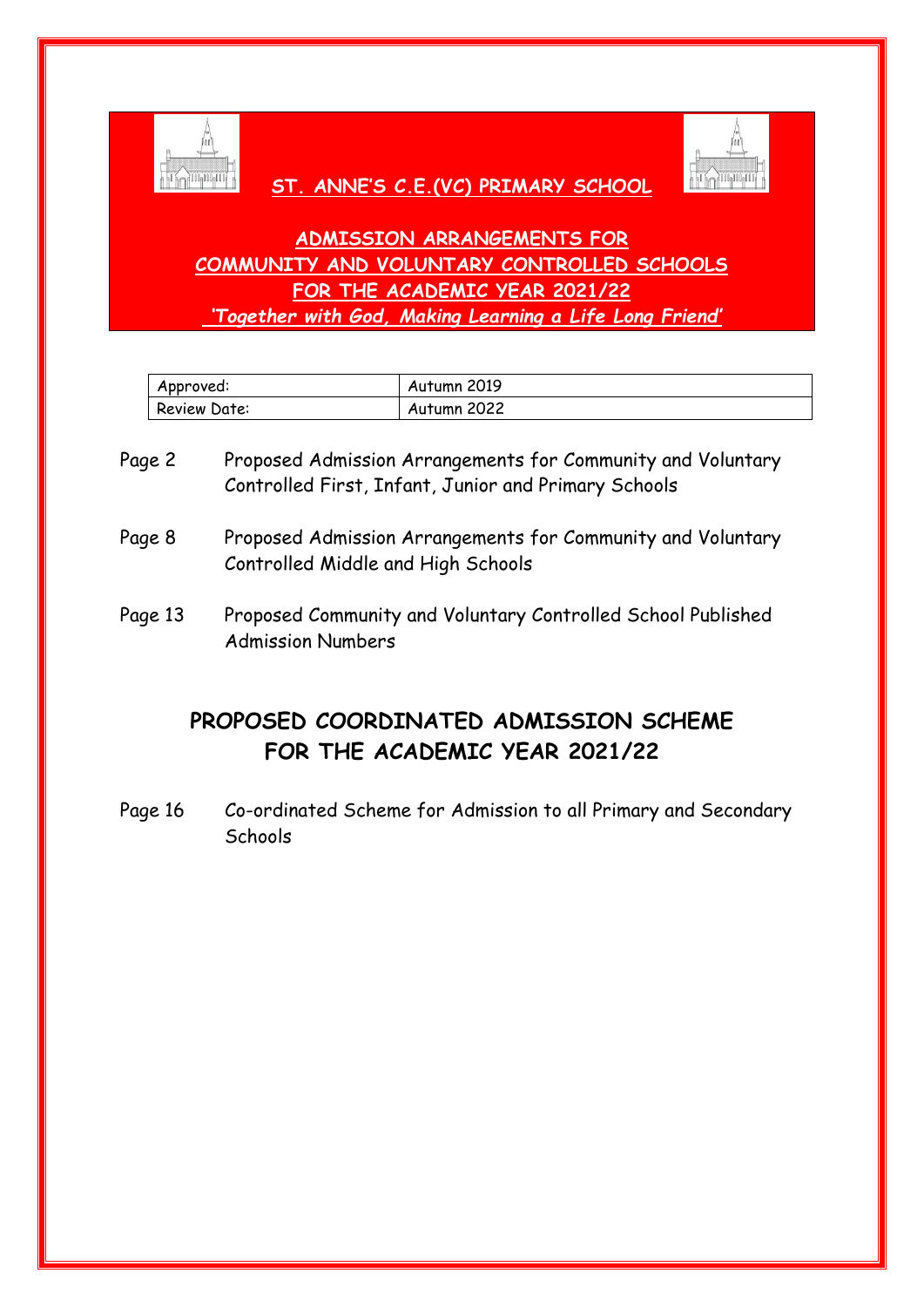**Admission Arrangements for Community and Voluntary Controlled First, Infant, Junior and Primary Schools**

#### **Normal age of entry: Academic year 2021/2022**

#### **First, infant, junior and primary schools**

Full time places in reception classes will be available in September of the academic year within which the child becomes five years old.

Although parents have the right to express a preference for the school that they wish their child to attend, there is no guarantee of a place being offered at their preferred school.

It is the county council's policy to try and meet parents' wishes where possible, however in some cases there may be more applications for a particular school than there are places available. Admission to oversubscribed community and voluntary controlled schools are determined by the oversubscription criteria detailed below.

#### **Oversubscription criteria**

If the total number of preferences for admission to a school exceeds the school's published admission number (PAN), the following order of priority is used to allocate the available places. (N.B., after applying the oversubscription criteria, where an applicant can be offered a place at more than one preferred school then they will be offered a place at the school ranked highest on their application.)

- 1) Children in care and children who ceased to be in care because they were adopted (or became subject to a child arrangements order or special guardianship order) as defined by the Children Act 1989.
- 2) Children previously in care outside of England or Wales who ceased to be in care because they were adopted (or became subject to a child arrangement order or special guardianship order).
- 3) Children who satisfy both of the following tests:

Test 1: the child is distinguished from the great majority of other applicants either on their own medical grounds or by other exceptional circumstances.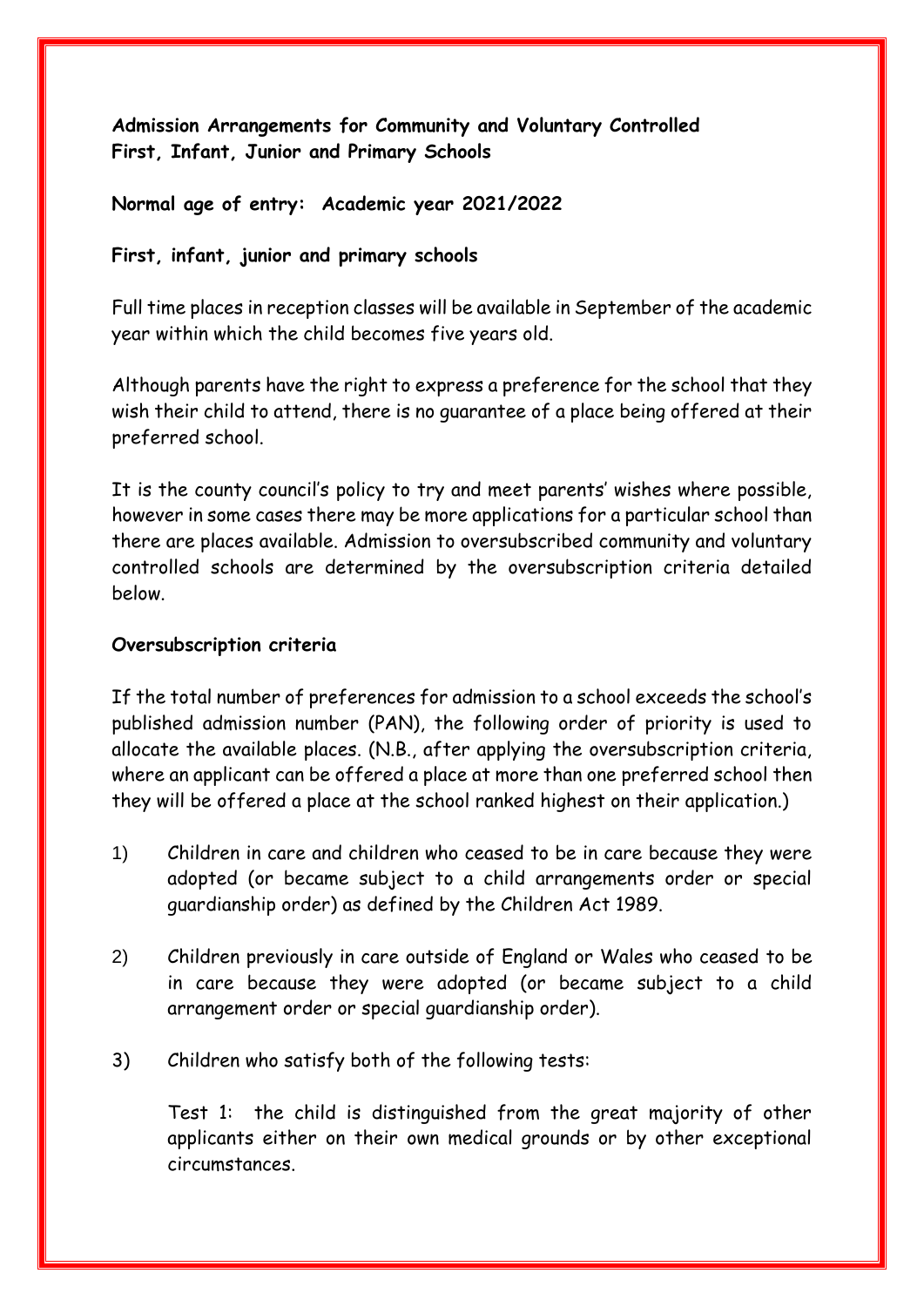Medical grounds must be supported by a medical report (obtained by the applicant and provided at the point of application). This report must clearly justify, for health reasons only, why it is better for the child's health to attend the preferred school rather than any other school.

Exceptional circumstances must relate to the choice of school and the individual child, i.e. the circumstances of the child, not the economic or social circumstances of the parent/carer. They should be supported by a professional report (obtained by the applicant and provided at the point of application), e.g. social worker. This report must clearly justify why it is better for the child to attend the preferred school rather than any other school.

and

Test 2: the child would suffer hardship if they were unable to attend the preferred school.

Hardship means severe suffering of any kind, not merely difficulty or inconvenience, which is likely to be experienced as a result of the child attending a different school. Applicants must provide detailed information about both the type and severity of any likely hardship at the time of application.

- 4) Children who have an elder sibling in attendance at the preferred school (or in the case of an infants school, the affiliated junior school) and who will still be attending the school at the proposed admission date; (For admission purposes, a brother or sister is a child who lives at the same address and either: have one or both natural parents in common; are related by a parents marriage; are adopted or fostered by a common parent or are unrelated children who live at the same address, whose parents live as partners.)
- 5) Children living within the catchment area of the preferred school
- 6) Children whose parents regularly attend a Church of England church, or a church in communion with the Church of England, or of a church which is affiliated to the Churches Together in Britain and Ireland or the Evangelical Alliance. Evidence of such attendance will be required in the form of a letter from a minister of the churches concerned (Only certain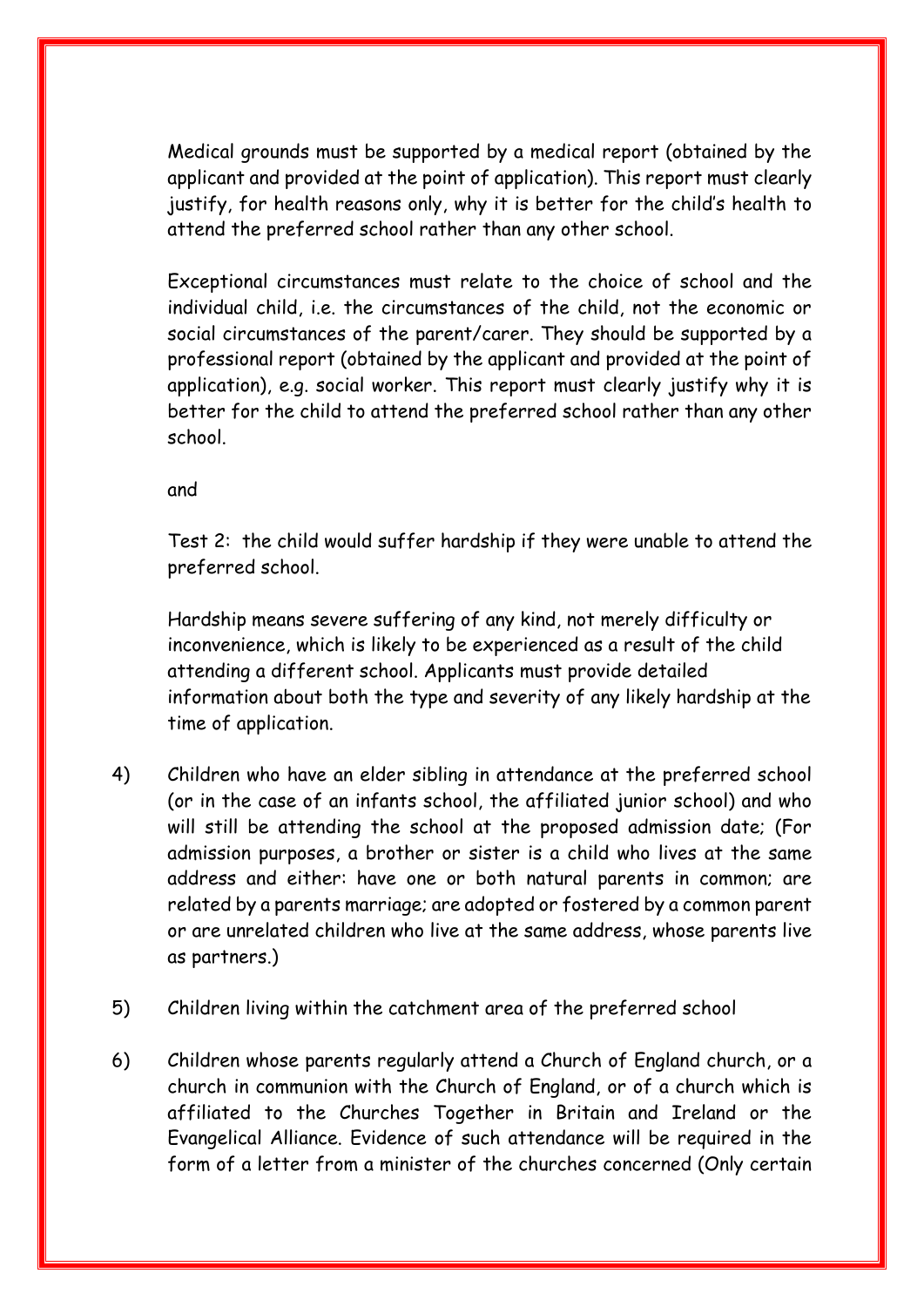voluntary controlled schools use this criterion, see additional notes below). Regular attendance is defined as attendance at a church service (or an explicitly defined church activity) on a Sunday or weekday on at least two occasions per month for at least two years.

7) Other children arranged in order of priority according to how near their home addresses are to the main gate of the school, determined by a straight-line measurement as calculated by the local authority's geographical information system.

Where it is not possible to accommodate all children applying for places within a particular category then the local authority will allocate the available places in accordance with the remaining criteria. If for instance, all the catchment area children cannot be accommodated at a school, children who are resident within the catchment area will be arranged in order of priority according to the remaining criteria.

#### **Additional notes**

Copies of school catchment area maps are available from the local authority or individual schools.

There is no charge or cost related to the admission of a child to a school.

Admissions for the normal age of entry are administered through a coordinated admission scheme and preferences for maintained schools will be processed centrally by the School Admissions and Transport Service. Each child will receive only one offer of a place at a Staffordshire school.

Attendance at a particular infant school will not guarantee admission to any particular junior school. Parents must make a separate application for admission to junior school at the appropriate time.

In accordance with legislation, children who have an education, health and care plan (EHCP) that names a particular school as being the most appropriate to meet the child's needs must be admitted to that school. This will reduce the number of places available to other applicants.

Children in care means children who are looked after by a local authority in accordance with section 22 (1) of the Children Act 1989 and who is (a) in care of a local authority, or (b) being provided with accommodation by a Local Authority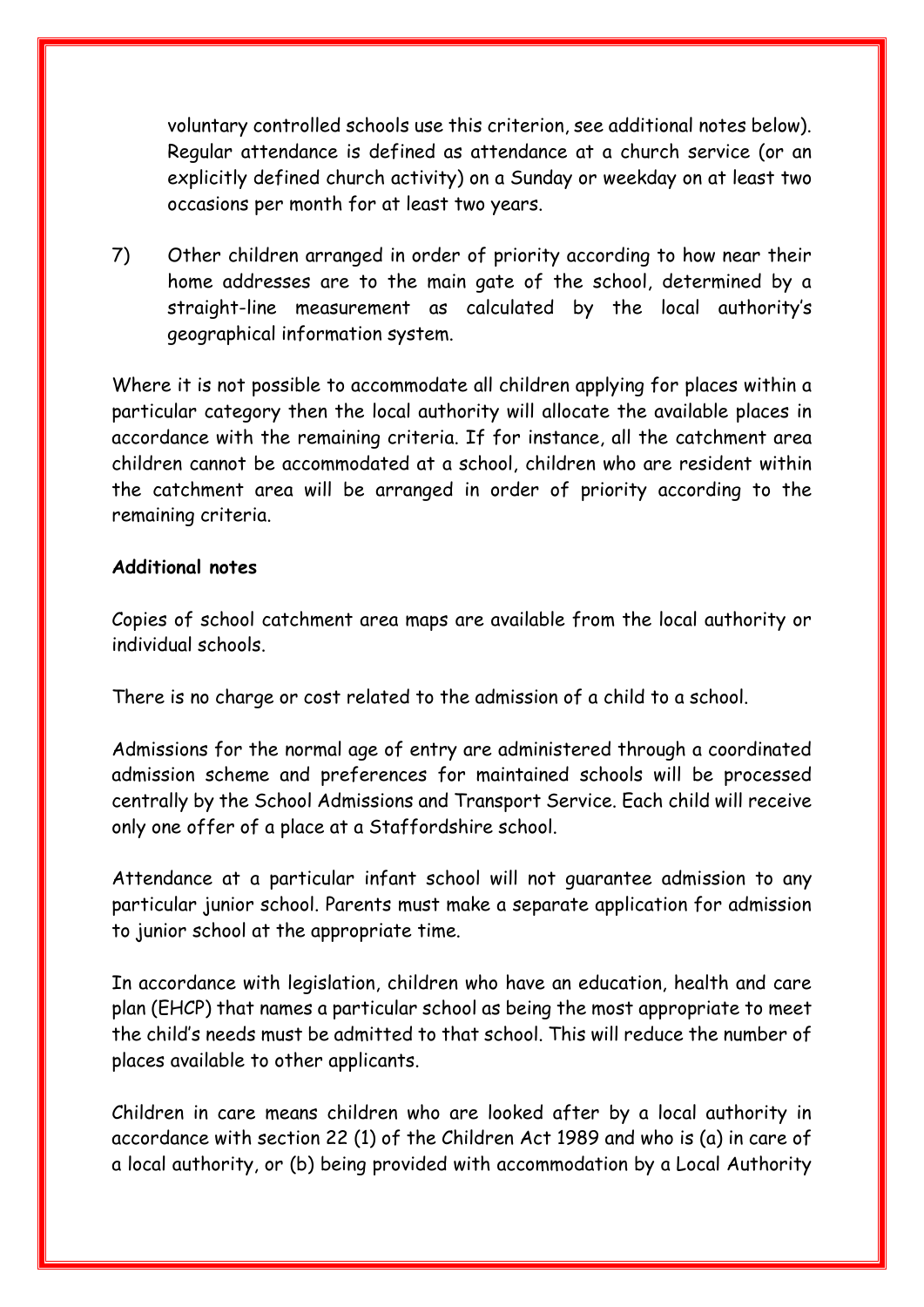in the exercise of their social services functions (see definition in Section 22 (1) of the Children Act 1989) at the time of making an application to a school. This includes children who were adopted under the Adoption Act 1976 (see section 12 adoption orders) and children who were adopted under Adoption and Children Act 2002 (see section 46 adoption orders).

Child arrangements orders are defined in s.8 of the Children Act 1989, as amended by s.12 of the Children and Families Act 2014. Child arrangements orders replace residence orders and any residence order in force prior to 22 April 2014 is deemed to be a child arrangements order.

Section 14A of the Children Act 1989 defines a special guardianship order as an order appointing one or more individuals to be a child's special guardian (or special guardians).

It is the applicant's responsibility to provide any supportive information required in order for the application to be assessed against the published admissions criteria, the local authority will not seek to obtain this information on behalf of the applicant.

The local authority uses a geographical information system (GIS) to calculate home to school distances in miles. The measurement is calculated using Ordnance Survey (OS) data from an applicant's home address to the main front gate of the school. The coordinates of an applicant's home address are determined and provided by the Local Land and Property Gazetteer (LLPG) and OS address point data.

The requirement for the local authority to meet the infant class size legislation may result in the refusal of catchment area or sibling applications where a class has already reached its limit of 30 pupils. However, as an exception, the local authority will give careful consideration to offering places above the published admission number to applications from children whose twin or sibling from a multiple birth is admitted even when there are no other vacant places.

The home address is considered to be the child's along with their parent/carer's main and genuine principal place of residence at the time of the allocation of places i.e. where they are normally and regularly living. If a child is resident with friends or relatives (for reasons other than legal guardianship) the friends or relatives address will not be considered for allocation purposes.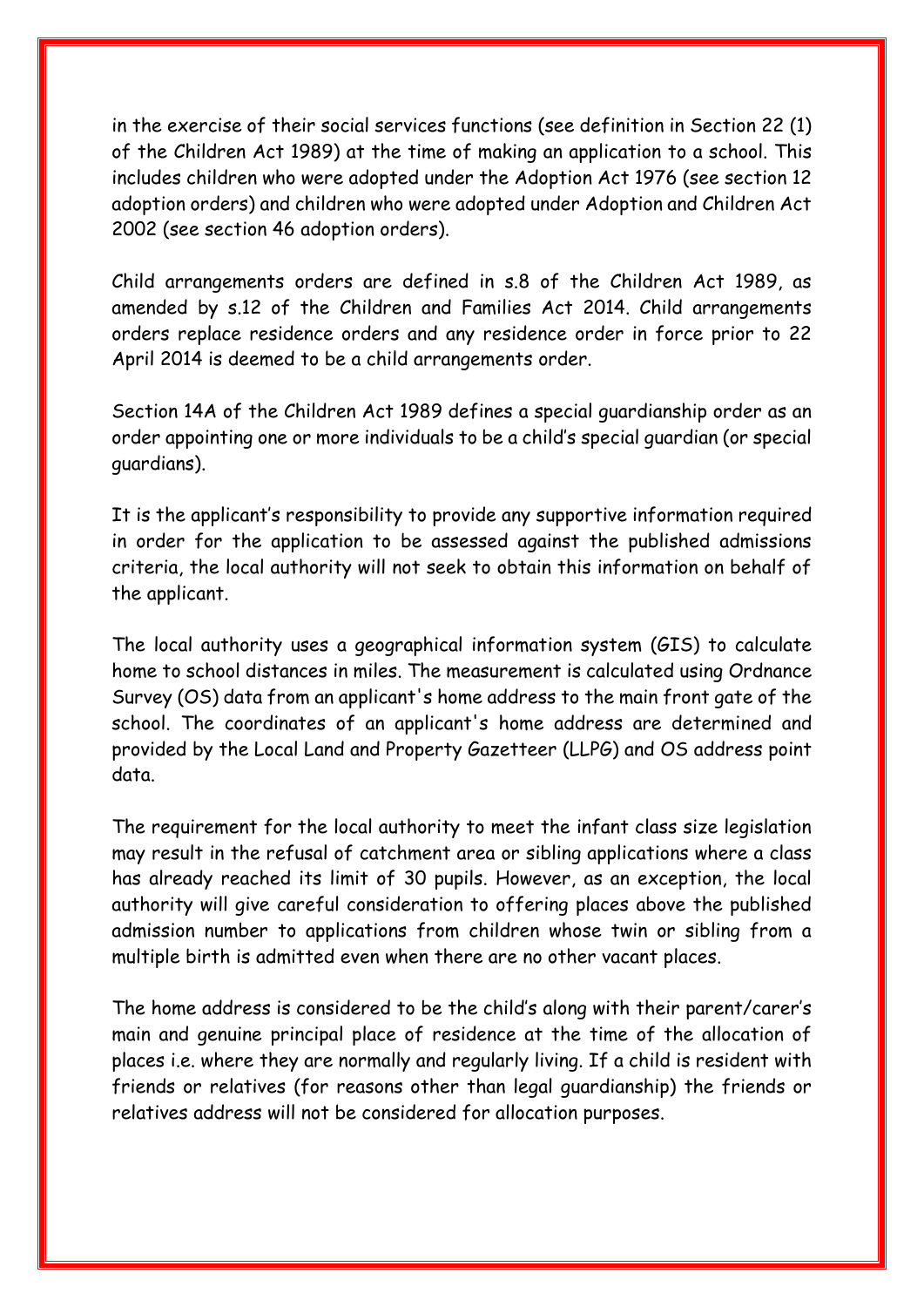Where parents have shared responsibility for a child, and the child lives with both parents for part of the school week, parents will be required to provide documentary evidence to support the address they wish to be considered for allocation purposes.

It is expected that parents will agree on school places before an application is made, and it may be necessary to request evidence from you to confirm that this is the case. The local authority is not in a position to intervene in disputes between parents over school applications and will request that these are resolved privately.

If a child's home address changes during the admissions process it is the responsibility of the parent/carer to inform the local authority immediately. Where there is a proposed house move taking place during the admissions process the local authority will only accept the revised address for purposes of allocation where parents/carers can provide documentary evidence of the move by 12 March 2021. It will be necessary for sufficient evidence of a permanent move to be provided by the applicant by this date before it will be taken into account for allocation purposes at the national offer date.

If a place is offered on the basis of an address that is subsequently found to be different from the child's normal and permanent home address at the time of allocation of places then that place is likely to be withdrawn.

If there are a limited number of spaces available and we cannot distinguish between applicants using the criteria listed, such as in the case of children who live in the same block of flats, then the child or children who will be offered the available spaces will be randomly selected. This process will be independently verified.

Any Staffordshire child not obtaining a place at any of their parent's preferred schools will be allocated a place at their catchment area school (if places remain available) or the next nearest school with a space available and advised about the independent appeals process.

Category 5 is relevant to the following schools:

Berkswich CE (VC) Primary Forsbrook CE (VC) Primary Hob Hill CE/Methodist (VC) Primary Holy Trinity CE (C) Primary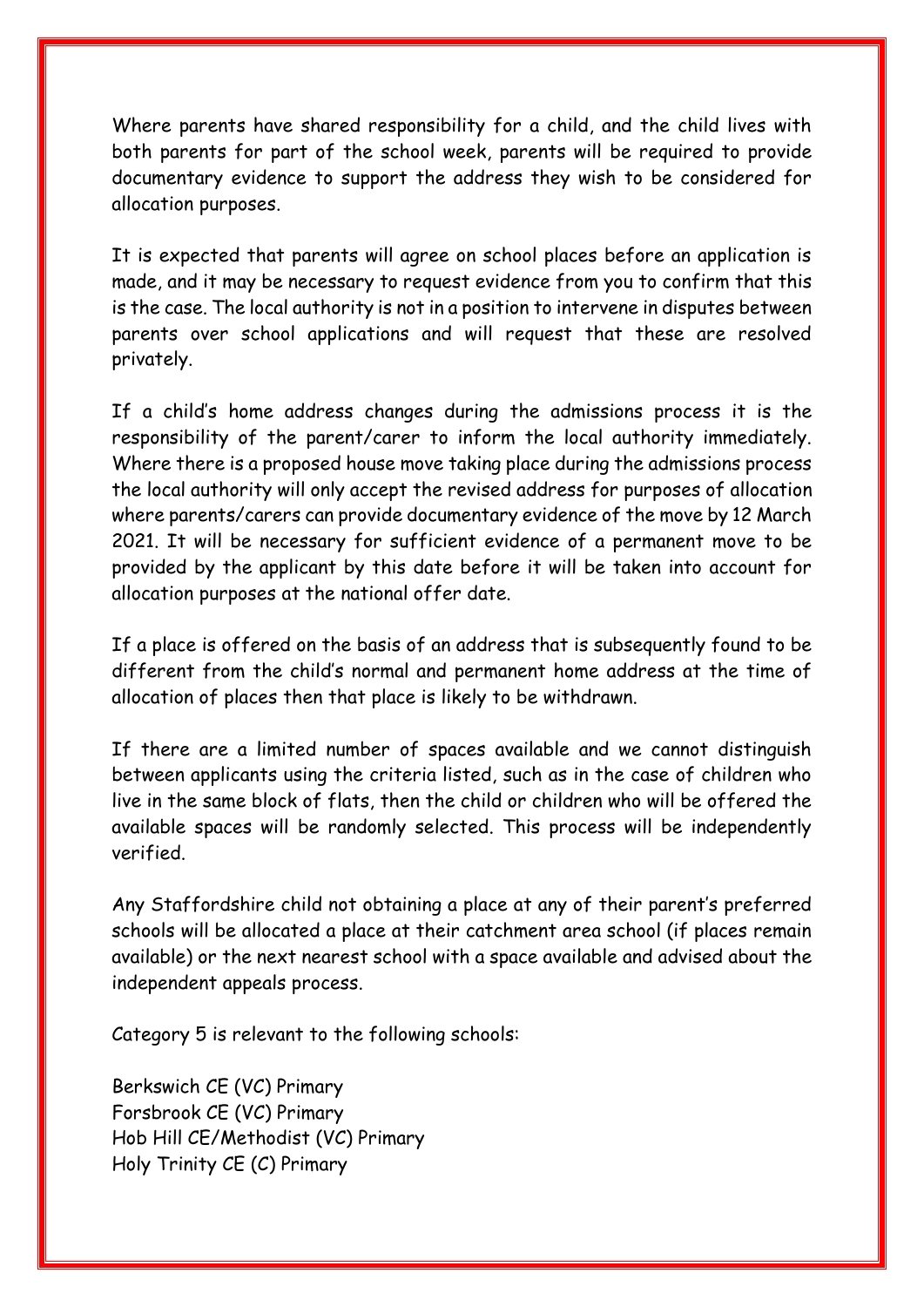St Chad's CE (VC) Primary, Lichfield St Leonard's CE (VC) First, Dunston St Luke's CE (VC) Primary, Cannock St Margaret's CE (VC) Junior St Michael's CE (VC) Primary, Lichfield St Paul's CE (VC) Primary, Stafford

#### **Deferred entry to reception class**

Parents may request that their child be admitted to reception class on a parttime basis, or that their child be admitted to school later in the same academic year until the child reaches compulsory school age (i.e. beginning of the term after the child's fifth birthday). The effect is that the place will be held for the child in reception and is not available to be offered to any other child within the same academic year in which it has been offered.

Before deciding whether to defer their child's entry to school, parents should visit their preferred school(s) to clarify how they cater for the youngest children in reception and how the needs of these children are met as they move up through the school.

#### **Admission outside of the normal age group**

Parents may seek to apply for their child's admission to school outside of their normal age group, for example if the child is exceptionally gifted and talented or has experienced problems such as ill health. In addition, the parents of summer born children may choose not to send their child to school until the September following their fifth birthday and may request that they are admitted outside of their normal age group to reception rather than Year 1.

These parents will need to make an application alongside children applying at the normal age which should explain why it is in the child's best interest to be admitted outside of their normal age which may include information such as professional evidence as to why this is the case and why an exception should be made in the case of the child. A decision as to whether this is an appropriate course of action will be made by the local authority who will take into account the circumstances of the case and views of the headteacher of the community or voluntary controlled school concerned. Parents do not have the right to insist that their child is admitted to a particular year group.

#### **Waiting lists**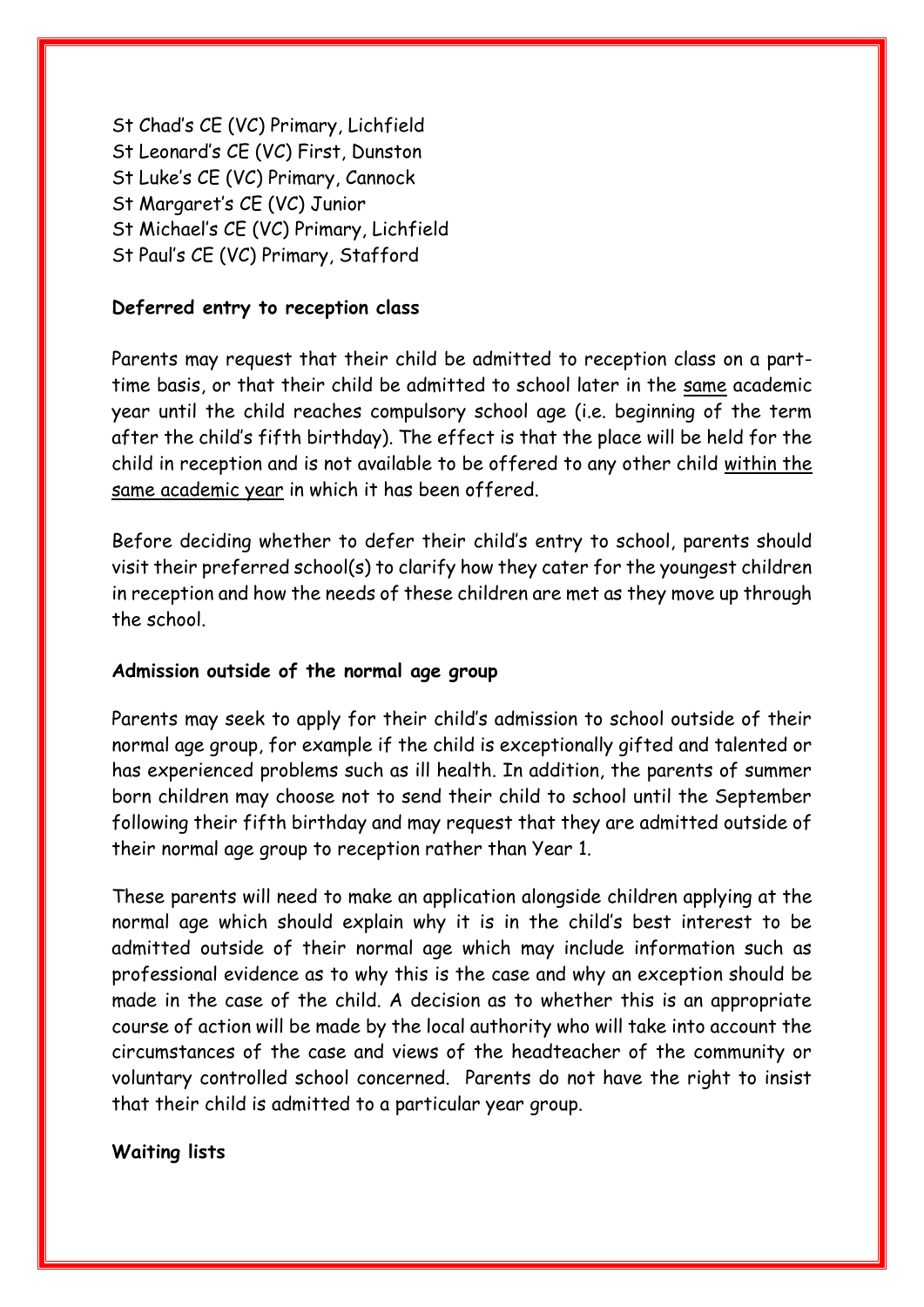Unsuccessful applicants will be placed on a waiting list in accordance with the oversubscription criteria stated above and not based on the date their application was received. There will be a period of two weeks after the national offer date whereby available places will not be reallocated. If places become available after this date they will be offered according to the child at the top of the waiting list.

For cases where the infant class size regulations apply, the waiting list will operate until the cohort concerned leaves year 2 and parents will be written to each year to ask whether or not they wish their child's details to remain on the list.

For all other cases, waiting lists will be kept until 31 December 2021.

Inclusion on a school's waiting list does not mean that a place will eventually become available at the preferred school.

A child's position on a waiting list is not fixed and is subject to change during the year i.e. they can go up or down the list since each added child will require the list to be ranked again in line with the oversubscription criteria.

Children who are subject of a direction by a local authority to admit or who are allocated to a school in accordance with the fair access protocol will take precedence over those on the waiting list.

#### **Late applications**

Preferences received after the closing date will be considered alongside those applicants who applied on time wherever possible. Where it is not practicable because places have already been allocated, or are shortly to be allocated, then late preferences will be considered only after those that were made before this point.

A late application does not affect the right of appeal or the right to be placed on a school's waiting list.

#### **Repeat applications**

Parents do not have the right to a second appeal in respect of the same school for the same academic year unless, in exceptional circumstances, the local authority has accepted a second application from the appellant because of a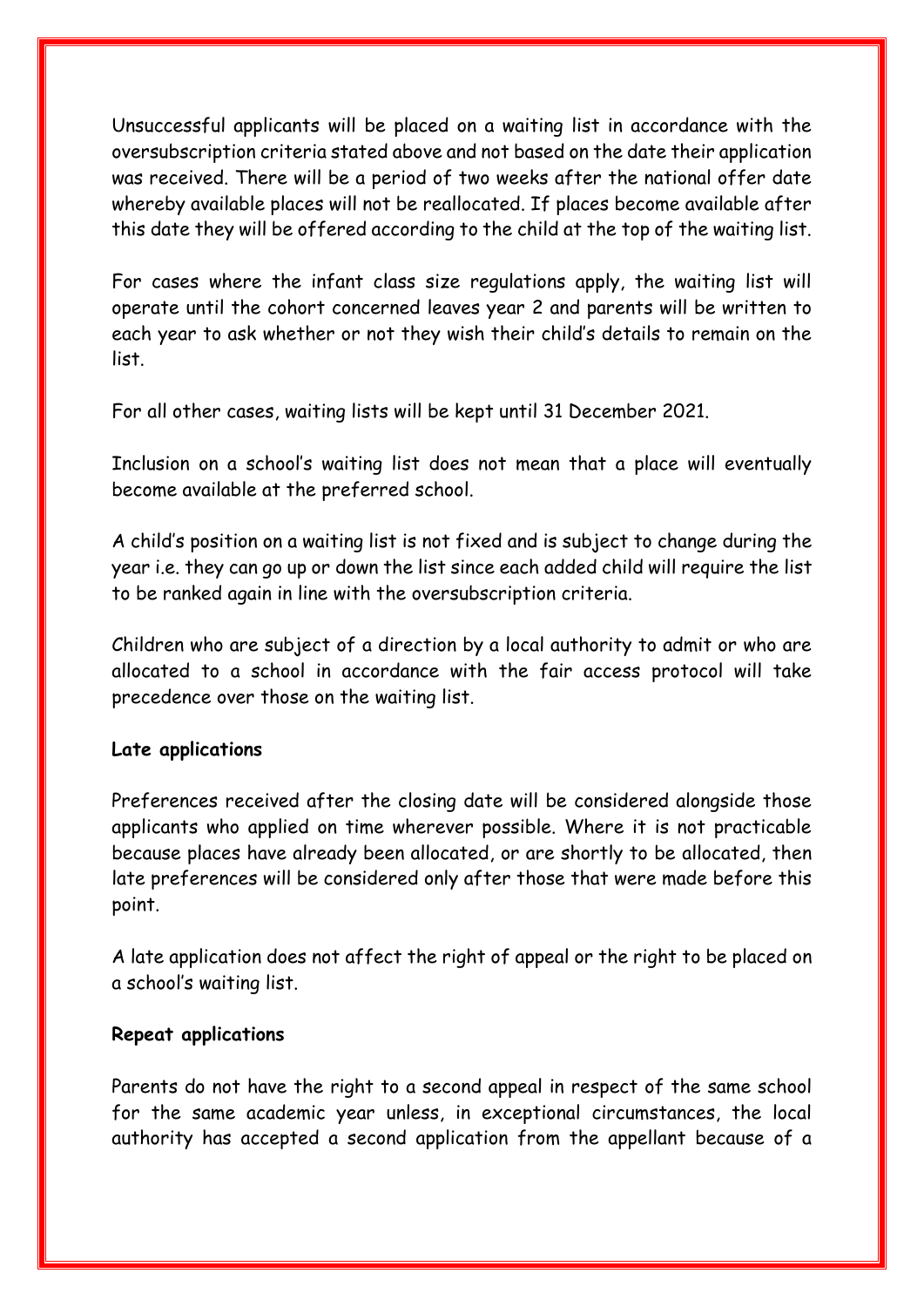significant and material change in the circumstances of the parent, child or school but still refused admission.

#### **"In-year admission" arrangements**

Parents or carers seeking to be admitted to a community or voluntary controlled school may make an application directly to the preferred school using the appropriate application form. This application will be processed in line with the procedure outlined in the determined admission arrangements and parents and carers need to be aware that in the case of transfers between local schools, any date set for joining the new school may be after the next term or half term holiday and those parents/carers are responsible for ensuring that their child continues to receive appropriate education in the interim.

#### **Relevant area**

Staffordshire County Council's relevant area for consultation is contained within the administrative area of Staffordshire County Council.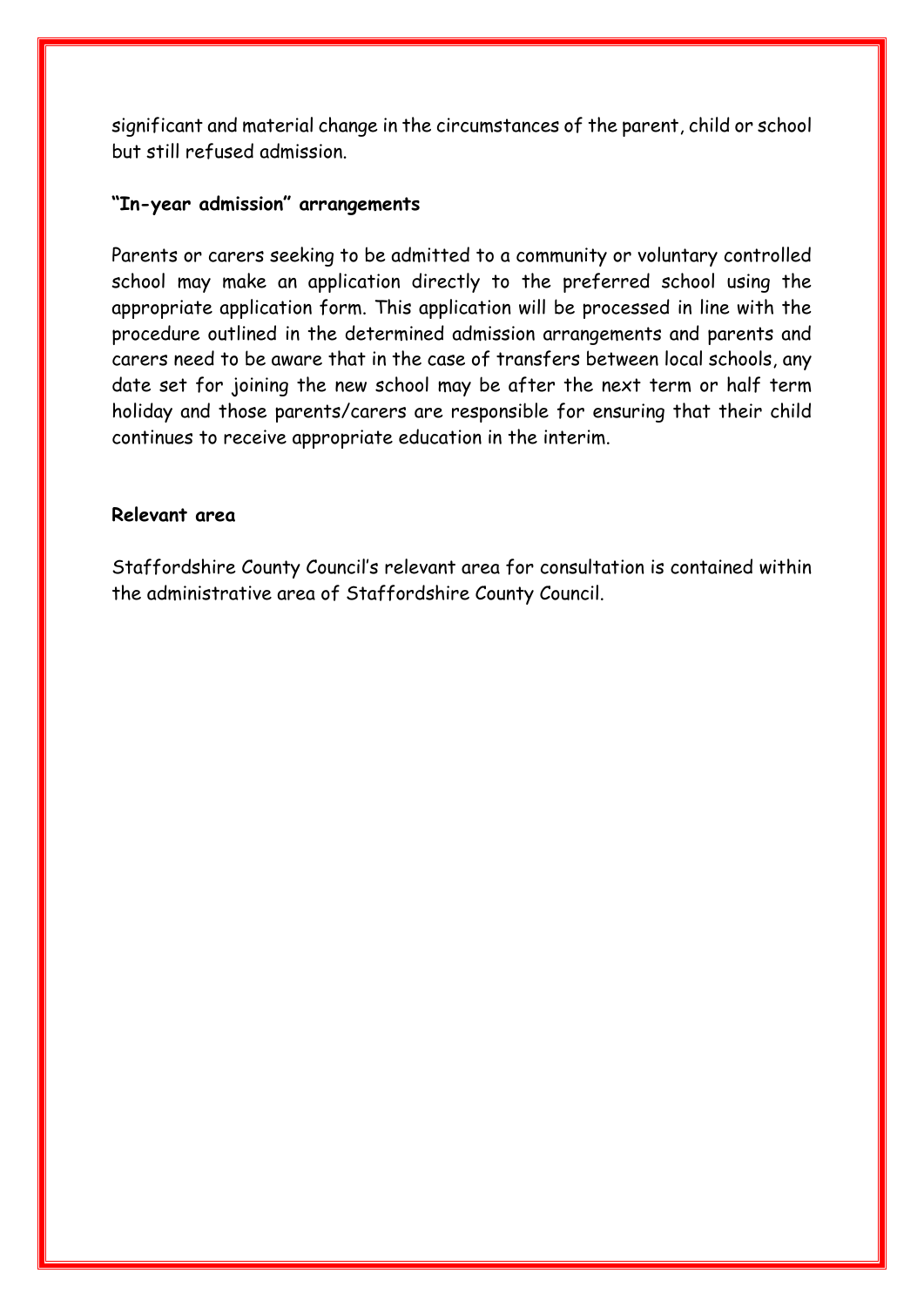# **Admission Arrangements for Community and Voluntary Controlled Middle and High Schools**

#### **Normal age of entry: Academic year 2021/22**

Although parents have the right to express a preference for the school that they wish their child to attend, there is no guarantee of a place being offered at their preferred school.

It is the county council's policy to try and meet parents' wishes where possible, however in some cases there may be more applications for a particular school than there are places available.

Admission to oversubscribed community and voluntary controlled schools is determined by the oversubscription criteria given below.

### **Oversubscription criteria**

If the total number of preferences for admission to a school exceeds the school's published admission number (PAN), the following order of priority is used to allocate the available places. (N.B., after applying the oversubscription criteria, where an applicant can be offered a place at more than one preferred school then they will be offered a place at the school ranked highest on their application.)

- 1) Children in care and children who ceased to be in care because they were adopted (or became subject to a child arrangements order or special guardianship order).
- 2) Children previously in care outside of England or Wales who ceased to be in care because they were adopted (or became subject to a child arrangements order or special guardianship order).
- 3) Children who satisfy both of the following tests:

Test 1: the child is distinguished from the great majority of applicants either on their own medical grounds or by other exceptional circumstances.

Medical grounds must be supported by a medical report (obtained by the applicant and provided at the point of application). This report must clearly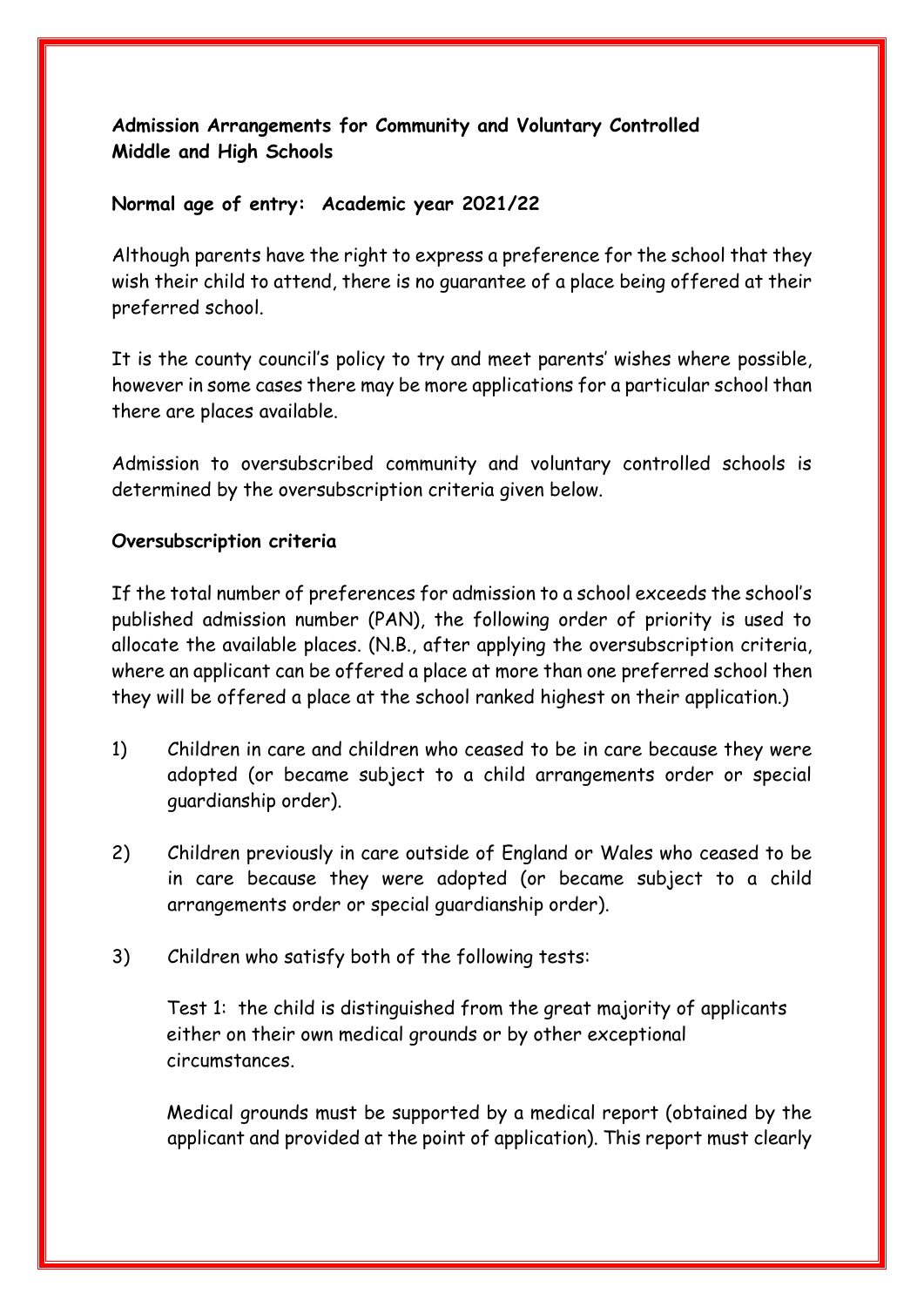justify, for health reasons only, why it is better for the child's health to attend the preferred school rather than any other school.

Exceptional circumstances must relate to the choice of school and the individual child, i.e. the circumstances of the child, not the economic or social circumstances of the parent/carer. It should be supported by a professional report (obtained by the applicant and provided at the point of application), e.g. social worker. This report must clearly justify why it is better for the child to attend the preferred school rather than any other school.

and

Test 2: the child would suffer hardship if they were unable to attend the preferred school.

Hardship means severe suffering of any kind, not merely difficulty or inconvenience, which is likely to be experienced as a result of the child attending a different school. Applicants must provide detailed information about both the type and severity of any likely hardship at the time of application.

- 4) Children who have an elder sibling in attendance at the preferred school and who will still be attending the school at the proposed admission date; (For admission purposes, a brother or sister is a child who lives at the same address and either: have one or both natural parents in common; are related by a parents marriage; are adopted or fostered by a common parent or are unrelated children who live at the same address, whose parents live as partners.)
- 5) Children living within the catchment area of the preferred school
- 6) Children who attend certain primary schools defined as major contributory primary schools (see additional notes below).
- 7) Other children arranged in order of priority according to how near their home addresses are to the main gate of the school, determined by a straight-line measurement as calculated by the local authority's geographical information system.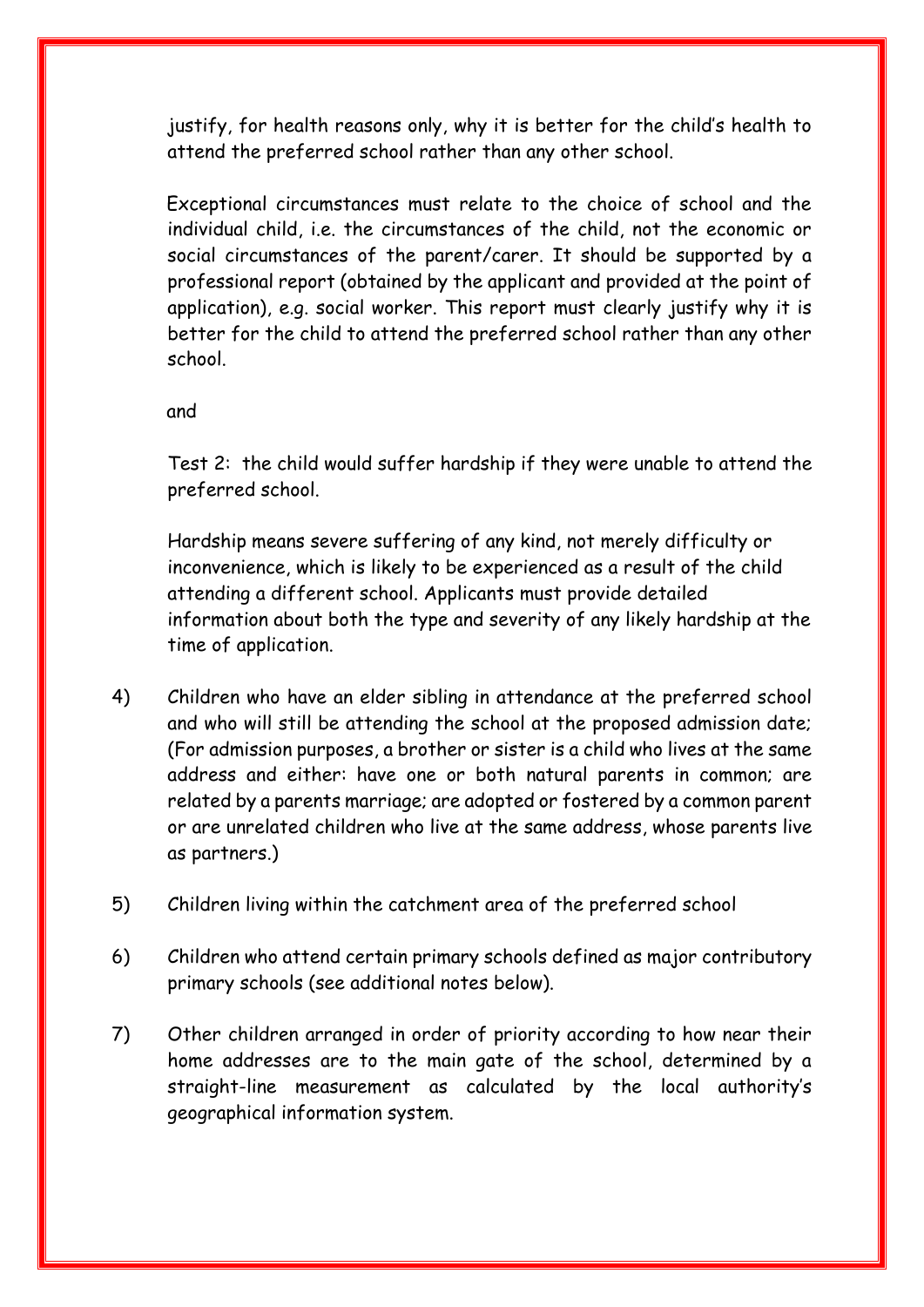Where it is not possible to accommodate all children applying for places within a particular category then the local authority will allocate the available places in accordance with the remaining criteria. If for instance, all the catchment area children cannot be accommodated at a school, children who are resident within the catchment area will be arranged in order of priority according to distance i.e. category (6).

#### **Additional notes**

Copies of school catchment area maps are available from the local authority or individual schools.

There is no charge or cost related to the admission of a child to a school.

Admissions for the normal age of entry are administered through a coordinated admission scheme and preferences for community, controlled, aided and foundation schools will be processed centrally by the School Admissions and Transport Service. Each pupil will receive one offer of a place at a maintained school.

In accordance with legislation, children who have a statutory statement of special educational need or an education, health and care plan (EHCP) that names a particular school as being the most appropriate to meet the child's needs must be admitted to that school. This will reduce the number of places available to other applicants.

Children in care means children who are looked after by a local authority in accordance with section 22 (1) of the Children Act 1989 and who is (a) in care of a local authority, or (b) being provided with accommodation by a Local Authority in the exercise of their social services functions (see definition in Section 22 (1) of the Children Act 1989) at the time of making an application to a school. This includes children who were adopted under the Adoption Act 1976 (see section 12 adoption orders) and children who were adopted under Adoption and Children Act 2002 (see section 46 adoption orders).

Child arrangements orders are defined in s.8 of the Children Act 1989, as amended by s.12 of the Children and Families Act 2014. Child arrangements orders replace residence orders and any residence order in force prior to 22 April 2014 is deemed to be a child arrangements order.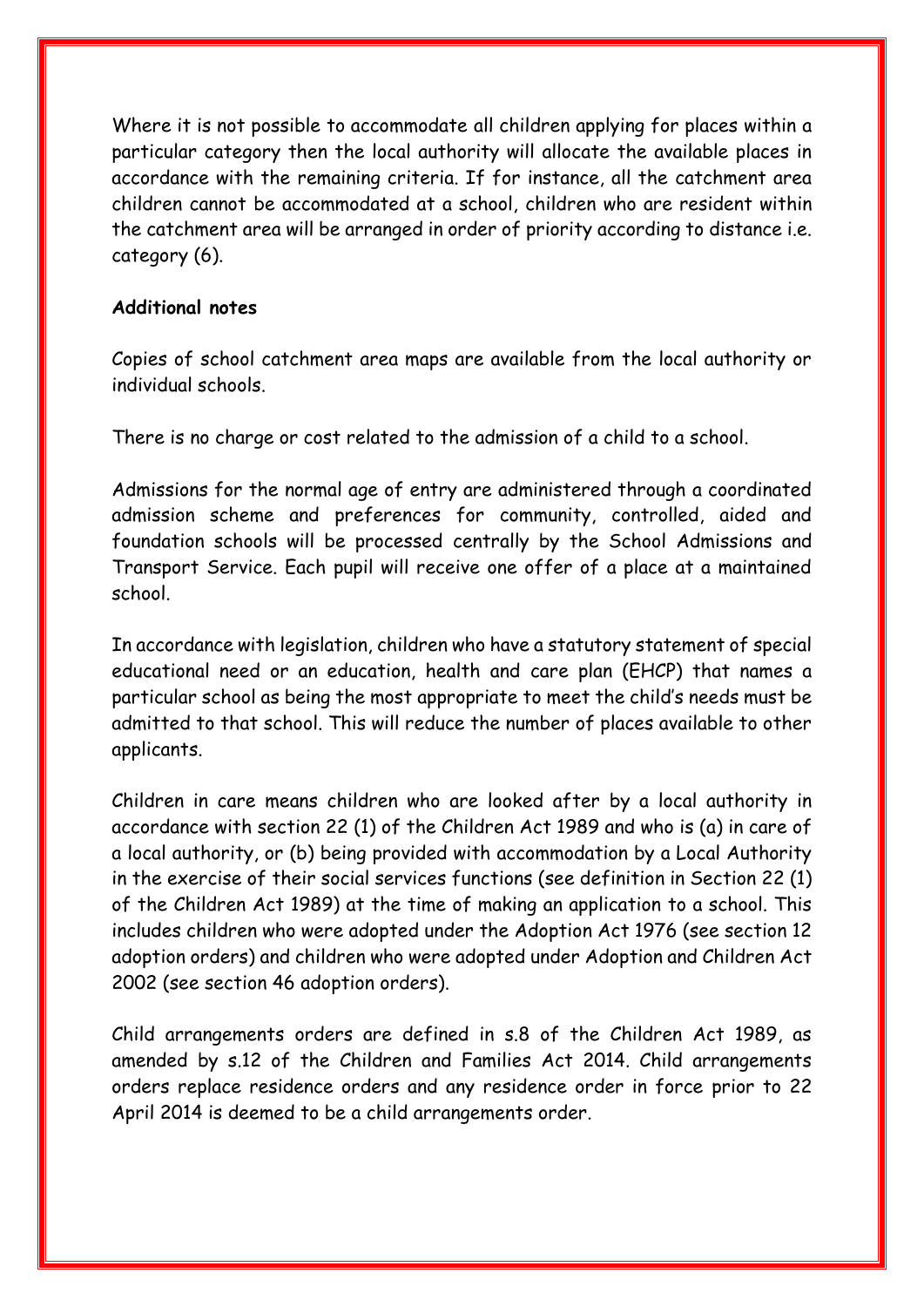Section 14A of the Children Act 1989 defines a special guardianship order as an order appointing one or more individuals to be a child's special guardian (or special guardians).

It is the applicant's responsibility to provide any supportive information required in order for the application to be assessed against the published admissions criteria, the local authority will not seek to obtain this information on behalf of the applicant.

The local authority uses a geographical information system (GIS) to calculate home to school distances in miles. The measurement is calculated using Ordnance Survey (OS) data from an applicant's home address to the main front gate of the school. The coordinates of an applicant's home address are determined and provided by the Local Land and Property Gazetteer (LLPG) and OS address point data.

The home address is considered to be the child's along with their parent's main and genuine principal place of residence at the time of the allocation of places i.e. where they are normally and regularly living. If a child is resident with friends or relatives (for reasons other than legal guardianship) the friends or relatives address will not be considered for allocation purposes.

Where parents have shared responsibility for a child, and the child lives with both parents for part of the school week, parents will be required to provide documentary evidence to support the address they wish to be considered for allocation purposes.

It is expected that parents will agree on school places before an application is made, and it may be necessary to request evidence from you to confirm that this is the case. The local authority is not in a position to intervene in disputes between parents over school applications and will request that these are resolved privately.

If a child's home address changes during the admissions process it is the responsibility of the parent/carer to inform the local authority immediately. Where there is a proposed house move taking place during the admissions process the local authority will only accept the revised address for purposes of allocation where parents/carers can provide documentary evidence of the move by 25 January 2021. It will be necessary for sufficient evidence of a permanent move to be provided by the applicant by this date before it will be taken into account for allocation purposes at the national offer date.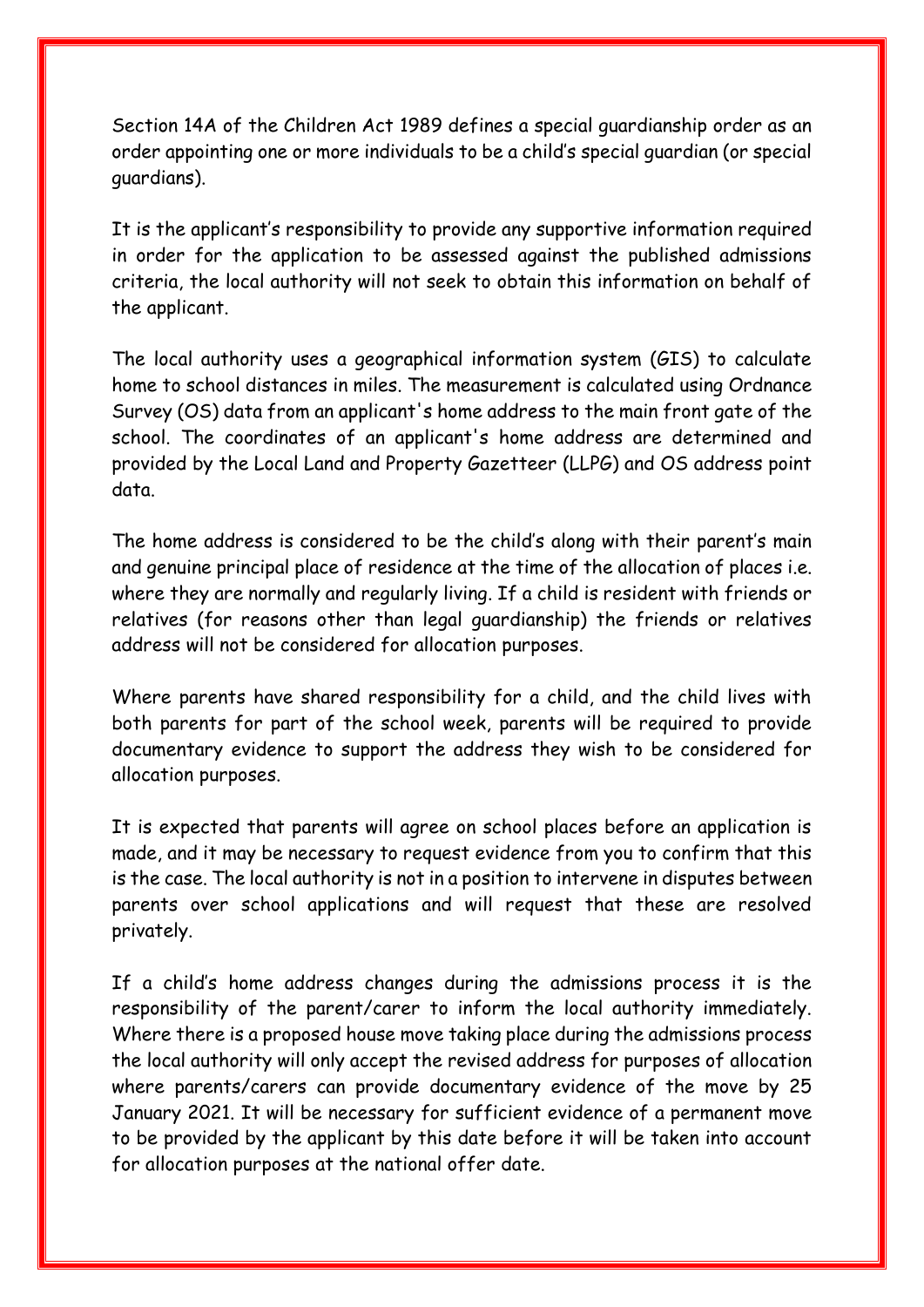If a place is offered on the basis of an address that is subsequently found to be different from the child's normal and permanent home address at the time of allocation of places then that place is likely to be withdrawn.

If there are a limited number of spaces available and we cannot distinguish between applicants using the criteria listed, such as in the case of children who live in the same block of flats, then the child or children who will be offered the available spaces will be randomly selected. This process will be independently verified.

Any Staffordshire child not obtaining a place at any of their parents preferred schools will be allocated a place at their catchment area school (if places remain available) or the next nearest school with a space available and advised about the independent appeals process.

| Secondary School                     | Major Contributory Schools      |
|--------------------------------------|---------------------------------|
| <b>Codsall Community High School</b> | Bilbrook CE (C) Middle          |
|                                      | Codsall Middle                  |
|                                      | Perton Middle                   |
| Endon High School                    | <b>Endon Hall Primary</b>       |
|                                      | St Anne's Primary, Brown Edge   |
|                                      | St Luke's Primary, Endon        |
| Moorside High School                 | St John's Primary, Wetley Rocks |
|                                      | <b>Werrington Primary</b>       |

Category (5), major contributory schools are relevant to the following schools:

#### **Waiting lists**

Unsuccessful applicants will be placed on a waiting list in accordance with the oversubscription criteria stated above and not based on the date their application was received. There will be a period of two weeks after the national offer date whereby available places will not be reallocated. If places become available after this date they will be offered according to the child at the top of the waiting list.

Waiting lists will be kept until 31<sup>st</sup> December 2021. No other waiting lists will be maintained.

Inclusion on a school's waiting list does not mean that a place will eventually become available at the preferred school.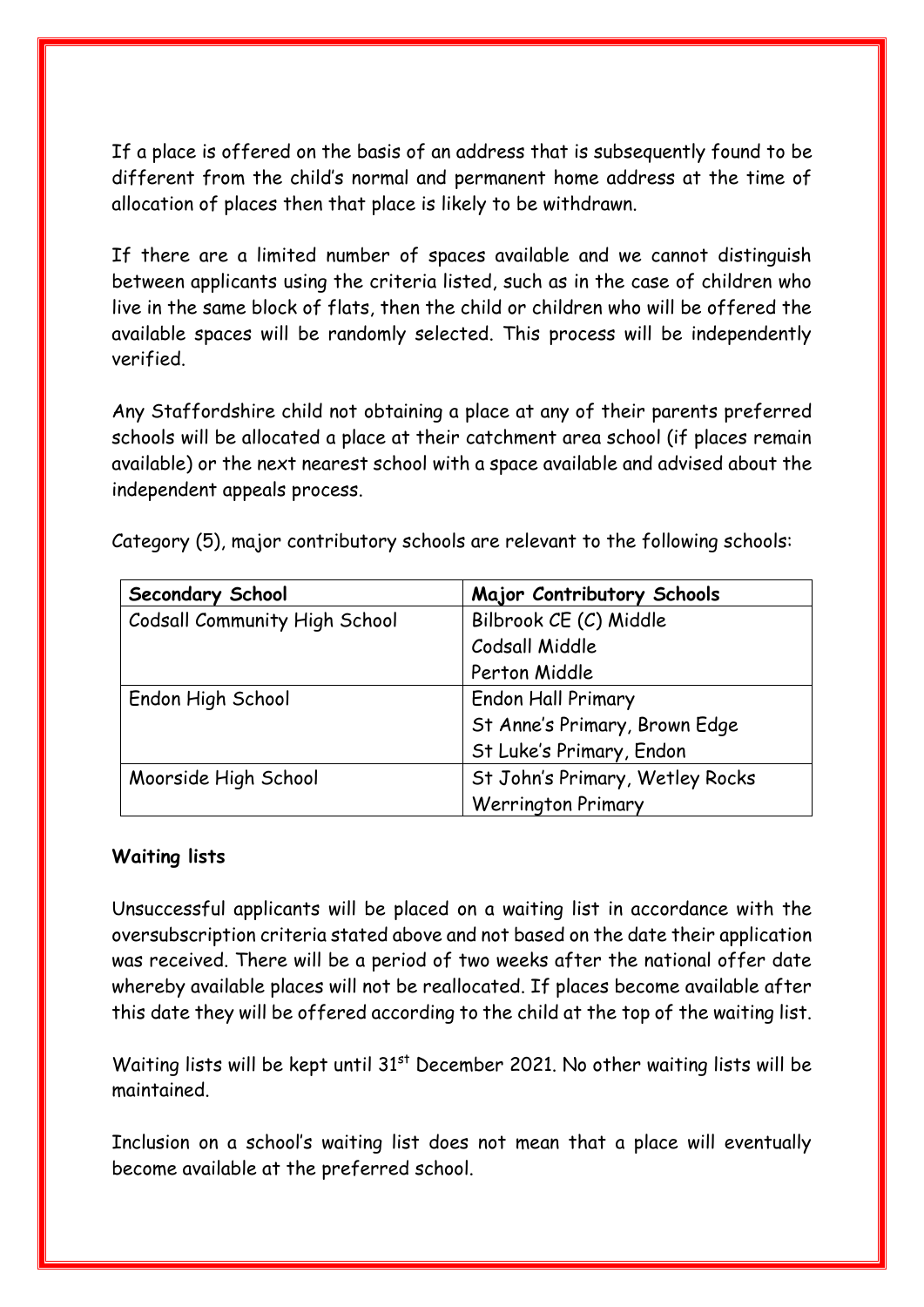A child's position on a waiting list is not fixed and is subject to change during the year i.e. they can go up or down the list since each added child will require the list to be ranked again in line with the oversubscription criteria.

Children who are subject of a direction by a local authority to admit or who are allocated to a school in accordance with the fair access protocol will take precedence over those on the waiting list.

#### **Late applications**

Preferences received after the closing date will be considered alongside those applicants who applied on time wherever possible. Where it is not practicable because places have already been allocated, or are shortly to be allocated, then late preferences will be considered only after those that were made before this point.

A late application does not affect the right of appeal or the right to be placed on a school's waiting list.

#### **Repeat applications**

Parents do not have the right to a second appeal in respect of the same school for the same academic year unless, in exceptional circumstances, the local authority has accepted a second application from the appellant because of a significant and material change in the circumstances of the parent, child or school but still refused admission.

#### **Admission outside of the normal age group**

Parents may seek to apply for their child's admission to school outside of their normal age group, for example if the child is exceptionally gifted and talented or has experienced problems such as ill health.

These parents will need to make an application alongside children applying at the normal age which should explain why it is in the child's best interest to be admitted outside of their normal age which may include information such as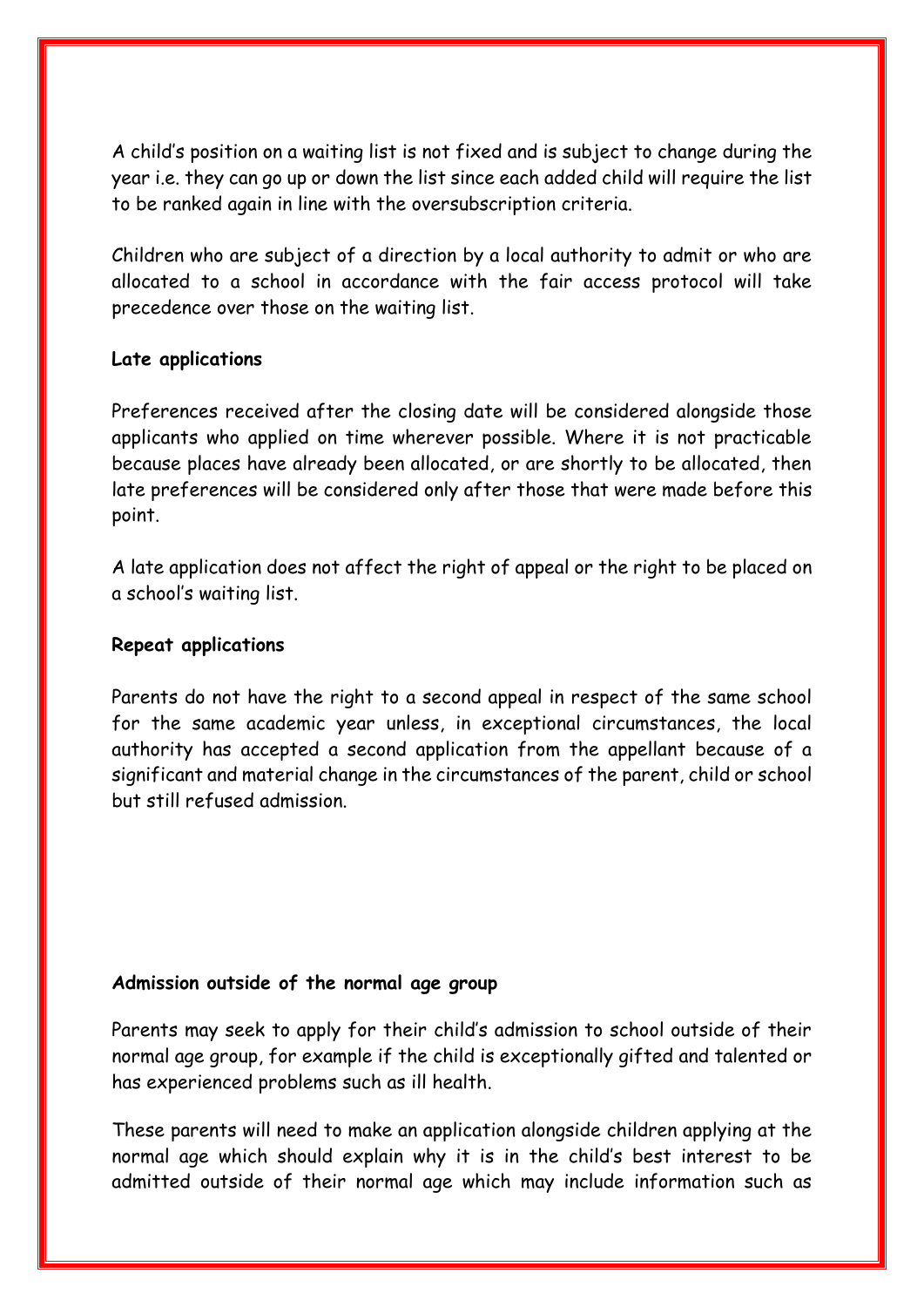professional evidence as to why this is the case and why an exception should be made in the case of the child. A decision as to whether this is an appropriate course of action will be made by the local authority who will take into account the circumstances of the case and views of the headteacher of the community or voluntary controlled school concerned. Parents do not have the right to insist that their child is admitted to a particular year group.

# **Sixth form admission arrangements for community and voluntary controlled secondary schools**

Applications for admission to the sixth form will be dealt with by the school in accordance with the school's published admission arrangements. Individual schools will provide detailed information on the admission policy including minimum entry requirements for particular courses on request.

Children already in the school will not be required to apply formally for places in year 12 but should have reached the minimum entry qualifications for admission into the sixth form, details of which are included in the published admission arrangements.

External applicants will not be refused the opportunity to make an application or told that they can only be placed on a waiting list rather than make a formal application.

Any applicant refused a place in year 12 is entitled to make an appeal to an independent appeal panel whether the child is already attending the school or is an external candidate. Minimum entry requirements are the same for internal and external applicants.

Schools must not interview children or their families for entry to year 12, although meetings can be held to provide advice on options and entry requirements for particular courses. Entry must not be dependent on attendance, behaviour record or perceptions of attitude or motivation.

#### **"In-year admission" arrangements**

Parents or carers seeking to be admitted to a community or voluntary controlled school may make an application directly to the preferred school using the appropriate application form. This application will be processed in line with the procedure outlined in the determined admission arrangements and parents and carers need to be aware that in the case of transfers between local schools, any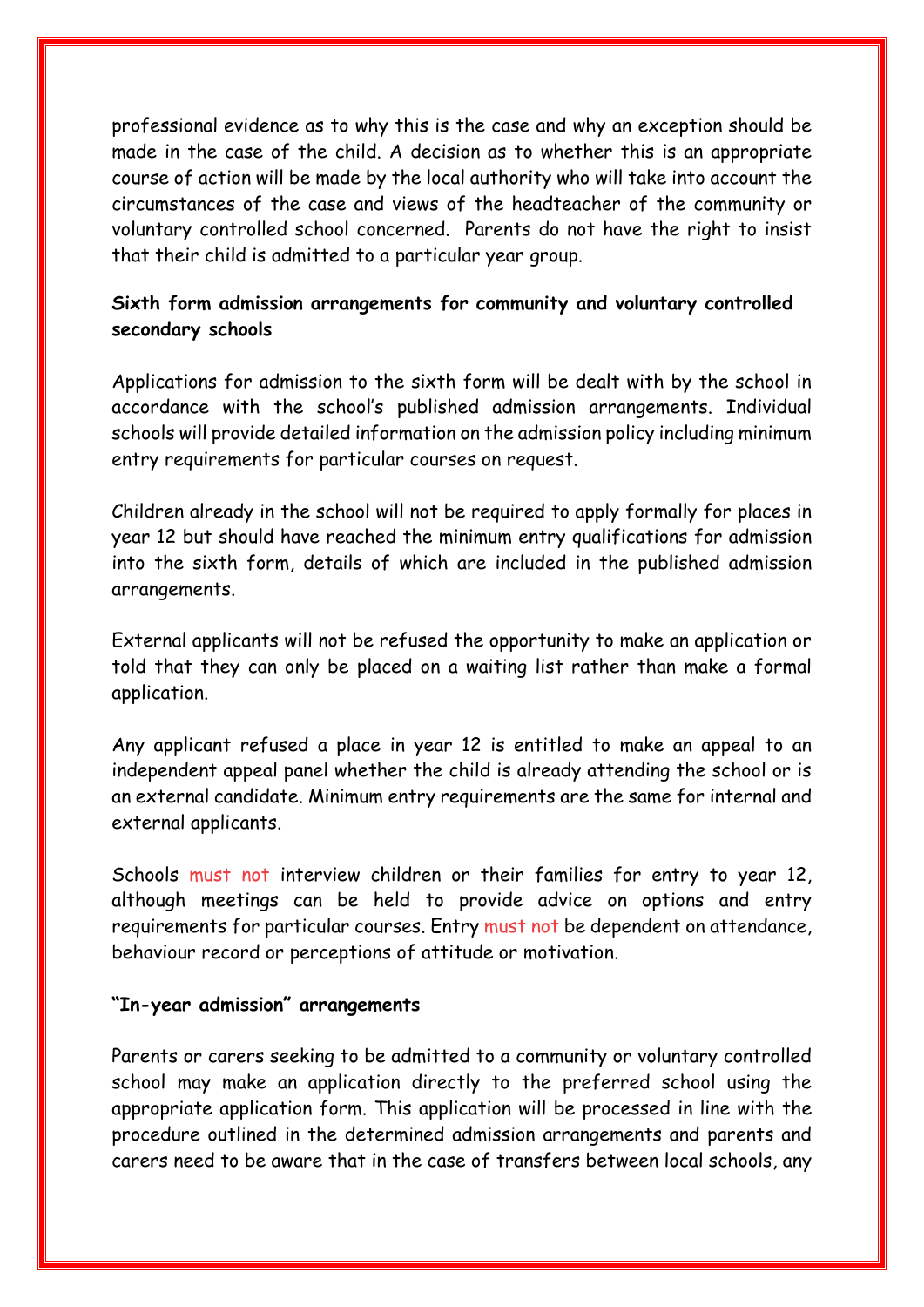date set for joining the new school may be after the next term or half term holiday and those parents/carers are responsible for ensuring that their child continues to receive appropriate education in the interim.

#### **Relevant area**

Staffordshire County Council's relevant area for consultation is the administrative area of Staffordshire County Council.

### **Published admission numbers 2021/22**

A school's published admission number (PAN) reflects the number of children to be admitted at the normal age of entry and should only be exceeded in exceptional circumstances and with prior agreement from the Local Authority.

| <b>DfE</b><br>N° | School                                                 | Proposed<br><b>PAN</b><br>2021/22 |
|------------------|--------------------------------------------------------|-----------------------------------|
| 4500             | Abbot Beyne School                                     | 150                               |
| 3110             | All Saints CE (VC) First School, Standon               | 12                                |
| 3152             | All Saints CE (VC) Primary School & Nursery,<br>Ranton | 10                                |
| 3025             | All Saints CE (VC) Primary School, Alrewas             | 34                                |
| 3118             | All Saints CE (VC) Primary School, Trysull             | 15                                |
| 2370             | Amington Heath Community School                        | 30                                |
| 2322             | <b>Ashcroft Infants</b>                                | 45                                |
| 3137             | Baldwin's Gate CE (VC) Primary School                  | 15                                |
| 3027             | Barlaston CE (VC) First School                         | 30                                |
| 3028             | Berkswich CE (VC) Primary School, Stafford             | 30                                |
| 3029             | Betley CE (VC) Primary School                          | 15                                |
| 2306             | <b>Bhylls Acre Primary School</b>                      | 30                                |
| 4517             | Bilbrook CE (VC) Middle School                         | 50                                |
| 3134             | Blackshaw Moor CE (VC) First School                    | 11                                |
| 2396             | <b>Blakeley Heath Primary School</b>                   | 50                                |
| 4516             | Brewood CE (VC) Middle School                          | 120                               |
| 2177             | <b>Bridgtown Primary School</b>                        | 60                                |
| 2406             | <b>Burton Manor Primary School</b>                     | 45                                |
| 2407             | Castlechurch Primary School, Stafford                  | 60                                |
| 3040             | Chadsmoor CE (VC) Junior School                        | 60                                |
| 2178             | Chadsmoor Community Infant and Nursery School          | 60                                |
| 2355             | <b>Chancel Primary School</b>                          | 30                                |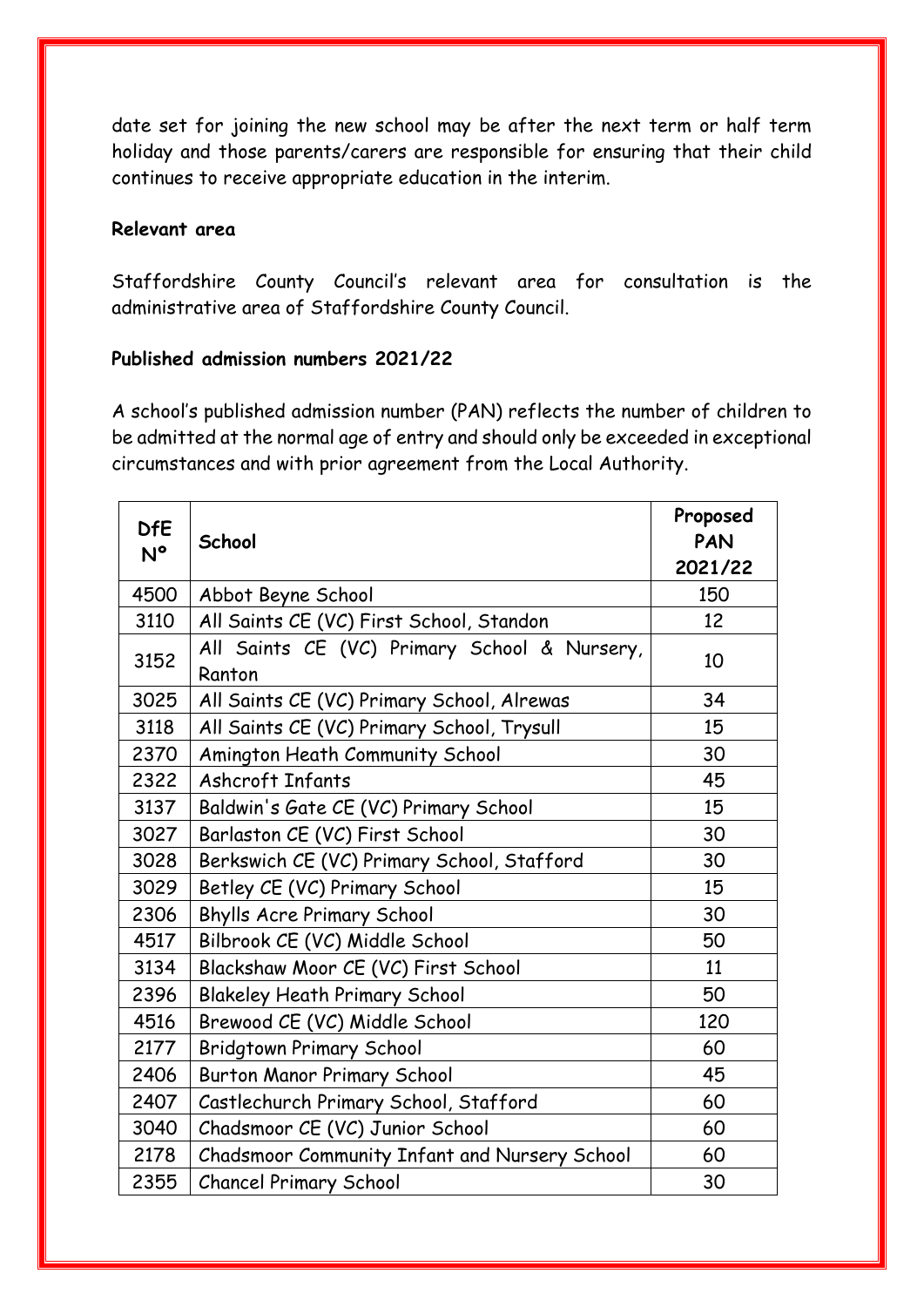| <b>DfE</b> | School                                          | Proposed<br>PAN |
|------------|-------------------------------------------------|-----------------|
| N°         |                                                 | 2021/22         |
| 3494       | Chase View Community Primary School             | 30              |
| 2191       | <b>Cheadle Primary School</b>                   | 60              |
| 2393       | Cheslyn Hay Primary School                      | 60              |
| 3076       | Christ Church CE (VC) Primary School            | 60              |
| 2123       | Christchurch Primary School                     | 45              |
| 4075       | <b>Codsall Community High School</b>            | 250             |
| 2399       | Cooper Perry Primary School                     | 30              |
| 2297       | Coton Green Primary School                      | 45              |
| 2266       | Dove First School                               | 30              |
| 2404       | Doxey Primary and Nursery School, Stafford      | 45              |
| 2138       | Edge Hill Junior School                         | 90              |
| 2321       | Endon Hall Primary School, Endon                | 30              |
| 4077       | Endon High School                               | 140             |
| 3141       | Etching Hill CE (VC) Primary School, Rugeley    | 60              |
| 2180       | Five Ways Primary School                        | 90              |
| 3157       | Flash CE (VC) Primary School, Quarnford         | 6               |
| 2409       | Flash Ley Primary School, Stafford              | 60              |
| 2332       | Florendine Primary School                       | 39              |
| 3000       | Forsbrook CE (VC) Primary School, Blythe Bridge | 30              |
| 2413       | Fulfen Primary School, Burntwood                | 60              |
| 2208       | <b>Fulford Primary School</b>                   | 15              |
| 2342       | Glenthorne Community Primary School             | 45              |
| 2386       | Gorsemoor Primary School                        | 60              |
| 2240       | Green Lea First School                          | 12              |
| 2346       | Hanbury's Farm Primary School                   | 30              |
| 2251       | <b>Hassell Community Primary School</b>         | 45              |
| 2327       | Hayes Meadow Primary School                     | 30              |
| 2238       | Henry Chadwick Community School                 | 15              |
| 3139       | Hob Hill CE/Meth(VC) Primary School             | 45              |
| 3144       | Holy Trinity CE (C) Primary School              | 30              |
| 3026       | Hugo Meynell CE (VC) Primary School             | 30              |
| 2369       | Jerome Community Primary School                 | 30              |
| 4181       | King Edward VI High School, Stafford            | 185             |
| 4087       | King Edward VI School, Lichfield                | 250             |
| 2394       | Landywood Primary School                        | 60              |
| 2368       | Lane Green First School                         | 30              |
| 4085       | Leek High- Specialist Technology School         | 175             |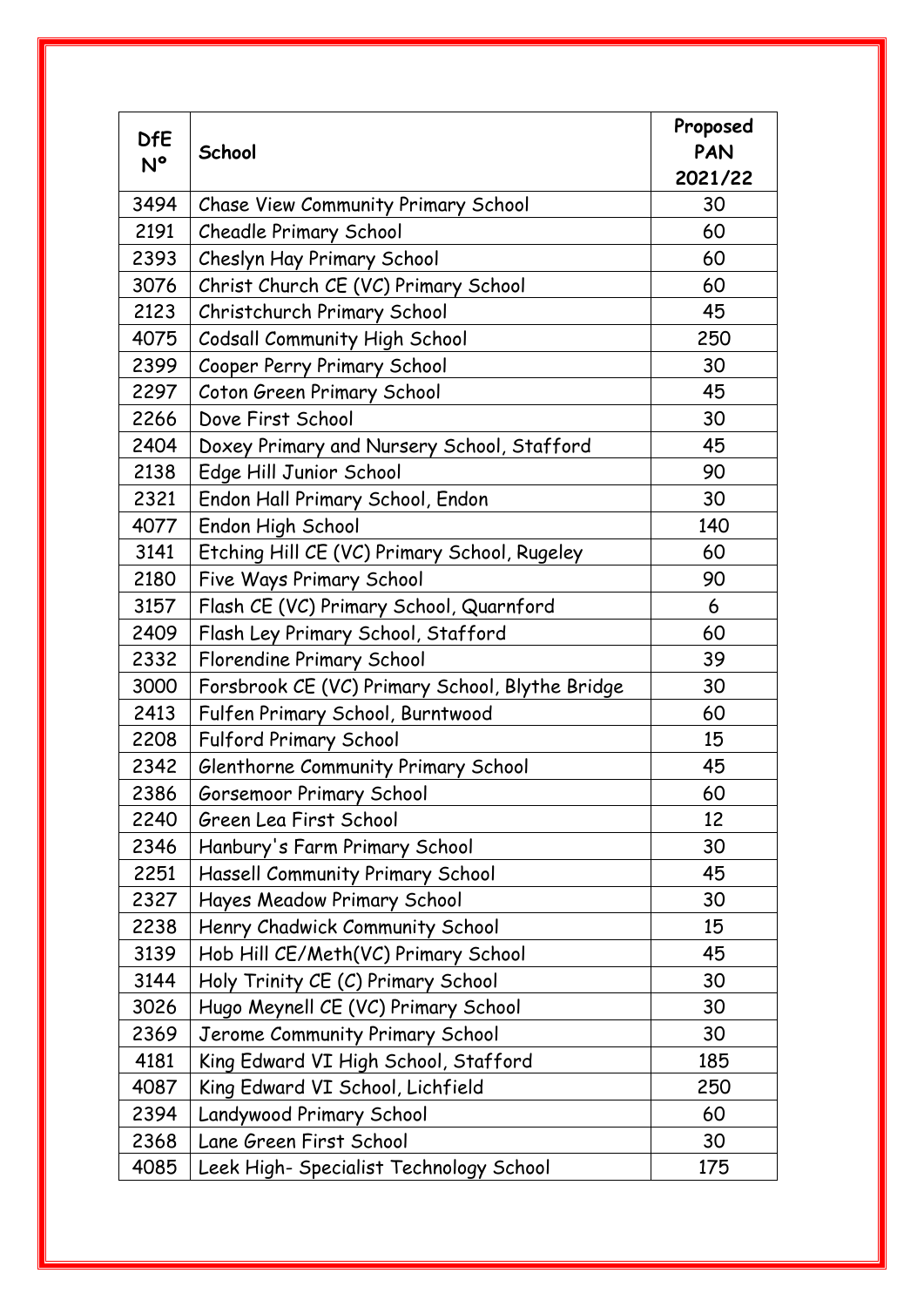| <b>DfE</b> | School                                                   | Proposed<br>PAN |
|------------|----------------------------------------------------------|-----------------|
| N°         |                                                          | 2021/22         |
| 2294       | Manor Hill First School, Stone                           | 30              |
| 3051       | Mary Howard CE (VC) Primary School, Edingale             | 9               |
| 2256       | May Bank Infants School                                  | 60              |
| 2203       | Millfield Primary School                                 | 60              |
| 2395       | Moat Hall Primary                                        | 60              |
| 4072       | Moorside High School                                     | 145             |
| 4066       | Norton Canes High School                                 | 120             |
| 2348       | Oakhill Primary School                                   | 30              |
| 2293       | Oakridge Primary School, Stafford                        | 30              |
| 4055       | Paget High School                                        | 169             |
| 4051       | Paulet High School                                       | 150             |
| 2372       | Perton First School                                      | 60              |
| 4170       | Perton Middle School                                     | 120             |
| 2345       | Pirehill First School                                    | 60              |
| 2157       | Ravensmead Primary School                                | 60              |
| 2219       | Reginald Mitchell Primary School                         | 30              |
| 3500       | River View Primary School                                | 60              |
| 3136       | Sir John Offley CE (VC) Primary School, Madeley          | 25              |
| 2344       | Springcroft Primary School, Blythe Bridge                | 30              |
| 2315       | Springfields First School, Yarnfield                     | 45              |
| 2226       | Springhead Community Primary School                      | 30              |
| 3043       | St. Andrew's Primary School, Clifton Campville           | 9               |
| 3035       | St. Anne's CE (VC) Primary School, Brown Edge            | 30              |
| 3082       | St. Bartholomew's CE (VC) Primary School, Longnor        | 6               |
| 3080       | St. Chad's CE (VC) Primary School, Lichfield             | 30              |
| 3091       | St. Chad's CE (VC) Primary School, Newcastle             | 48              |
| 3098       | St. Chad's CE (VC) First School, Pattingham              | 30              |
| 3069       | St. John's CE (VC) Primary School, Keele                 | 28              |
| 3116       | St. John's CE (VC) Primary School, Swindon               | 15              |
| 3128       | St. John's CE (VC) Primary School, Wetley Rocks          | 28              |
| 3050       | St. Leonard's CE (VC) First School, Dunston              | 15              |
| 2403       | St. Leonard's Primary School, Stafford                   | 30              |
| 3093       | St. Luke's CE (VC) Primary School, Silverdale            | 30              |
| 3492       | St. Luke's CE (VC) Primary School, Cannock               | 60              |
| 3094       | St. Margaret's CE (VC) Junior School                     | 60              |
| 3034       | St. Mary and St. Chad's CE (VC) First School,<br>Brewood | 30              |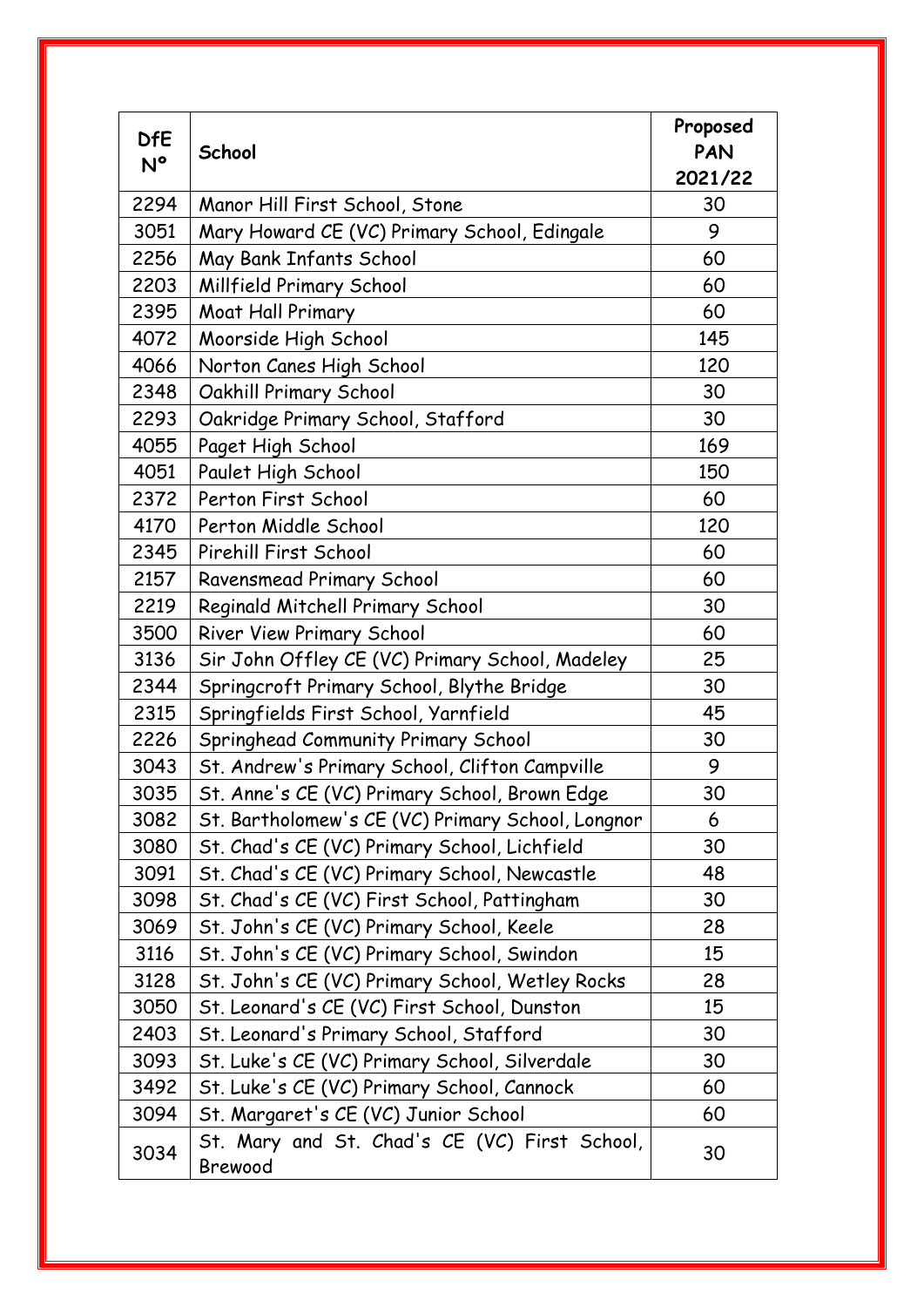| <b>DfE</b> | School                                          | Proposed<br>PAN |
|------------|-------------------------------------------------|-----------------|
| N°         |                                                 | 2021/22         |
| 3130       | St. Mary's CE (VC) First School, Wheaton Aston  | 25              |
| 3112       | St. Michael's CE (VC) First School, Stone       | 60              |
| 3079       | St. Michael's CE (VC) Primary School, Lichfield | 60              |
| 3046       | St. Paul's CE (VC) First School, Coven          | 30              |
| 3149       | St. Paul's CE (VC) Primary School, Stafford     | 15              |
| 3084       | St. Peter's CE (VC) First School, Marchington   | 18              |
| 2207       | St. Stephen's Primary School, Fradley           | 60              |
| 2222       | Talbot First School                             | 10              |
| 2153       | The Croft Primary School, Armitage              | 30              |
| 4126       | The Friary School, Lichfield                    | 210             |
| 3086       | The Henry Prince CE (C) First School            | 15              |
| 2360       | The John Bamford Primary School                 | 45              |
| 2236       | The Meadows Primary School, Madeley Heath       | 14              |
| 2150       | The Richard Clarke First School                 | 30              |
| 3497       | The William Amory Primary School                | 30              |
| 2326       | <b>Thomas Russell Junior School</b>             | 60              |
|            |                                                 | $30*$           |
| 2400       | Tillington Manor Primary School, Stafford       | proposed        |
|            |                                                 | reduction       |
|            |                                                 | from 45         |
| 3117       | Tittensor CE (VC) First School                  | 15              |
| 2140       | <b>Tower View Primary School</b>                | 60              |
| 2132       | Victoria Community School                       | 60              |
| 4142       | Walton Priory Middle School                     | 150             |
| 2190       | <b>Werrington Primary School</b>                | 60              |
| 2184       | West Hill Primary                               | 60              |
| 2397       | Westfield Community Primary School              | 60              |
| 2309       | Whittington Community Primary School            | 45              |
| 2423       | William MacGregor Primary School                | 30              |
| 2340       | Willows Primary School, Lichfield               | 60              |
| 2328       | Woodcroft First School, Leek                    | 40              |
| 2336       | <b>Woodlands Primary</b>                        | 45              |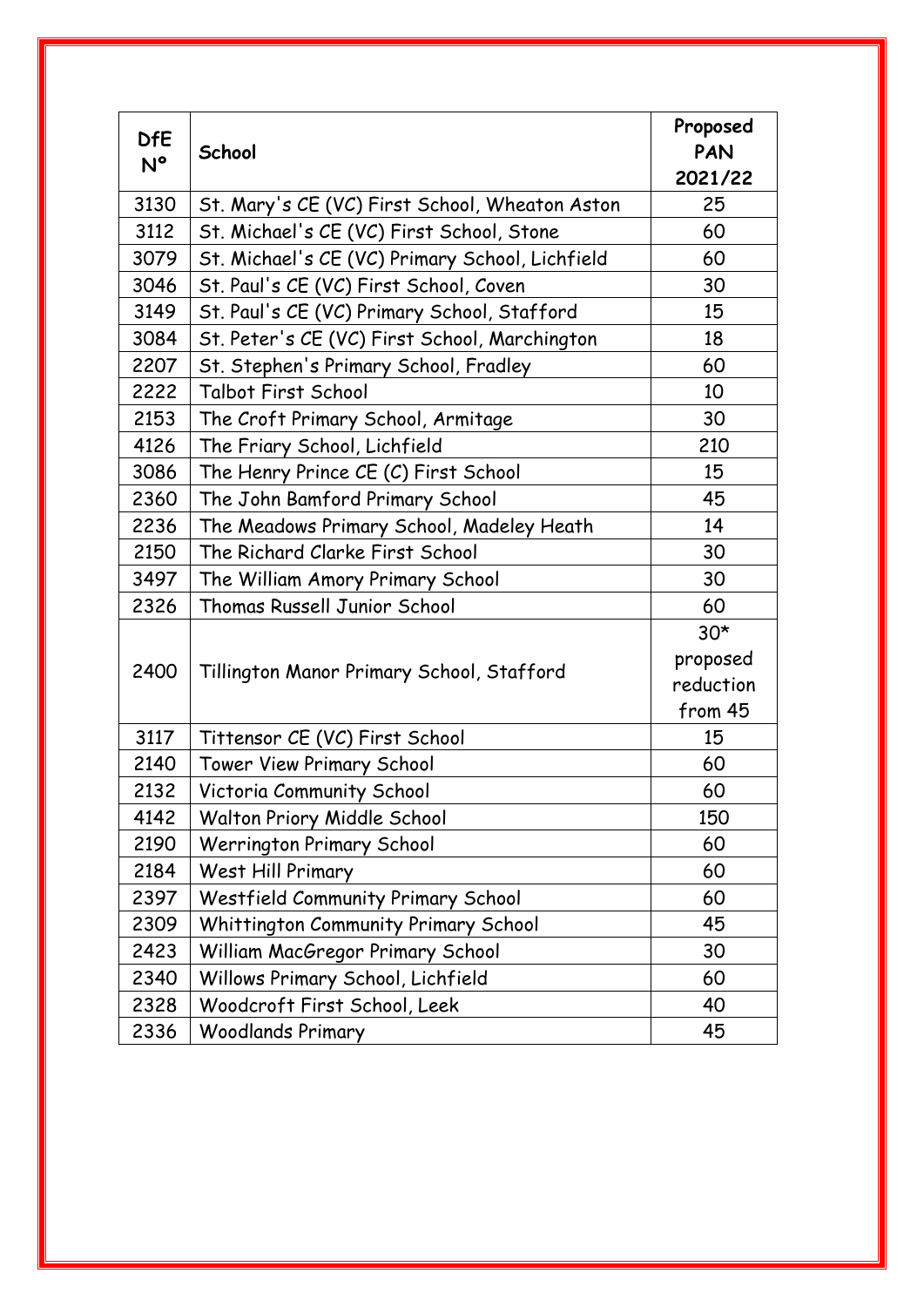

# **Staffordshire County Council**

# **Coordinated Scheme for Admissions to Primary and Secondary Schools – 2021/2022**

Staffordshire County Council's School Admissions and Transport Service (SA&TS) will coordinate all admissions at all maintained schools in Staffordshire, including all voluntary aided and foundation as well as academy schools in respect of applications for school places at the normal age of entry.

Staffordshire County Council is the relevant admissions authority for all community and voluntary controlled schools within the county of Staffordshire.

The individual governing body is the relevant admissions authority for foundation, voluntary aided, trust and academy trust for academy schools within Staffordshire.

In accordance with regulations, admissions to middle schools at the normal age of entry will be coordinated in accordance with the primary school timetable.

#### **The scheme**

- 1. This scheme meets the requirement for a coordinated admission scheme under The School Admissions (Co-ordination of Admission Arrangements (England)) Regulations 2012 and applies to applications made by Staffordshire parents for all maintained schools and academies at the normal age of entry (except special schools and nurseries).
- 2. The purpose of the scheme is to ensure that, so far as is reasonably practicable,
	- i) each parent who applies for a school place at the normal age of entry receives only one single offer of a school place under the scheme, whether that be at a school within the county or one maintained by another authority, and
	- ii) a child is granted admission to whichever of the schools that is ranked highest on that application wherever possible.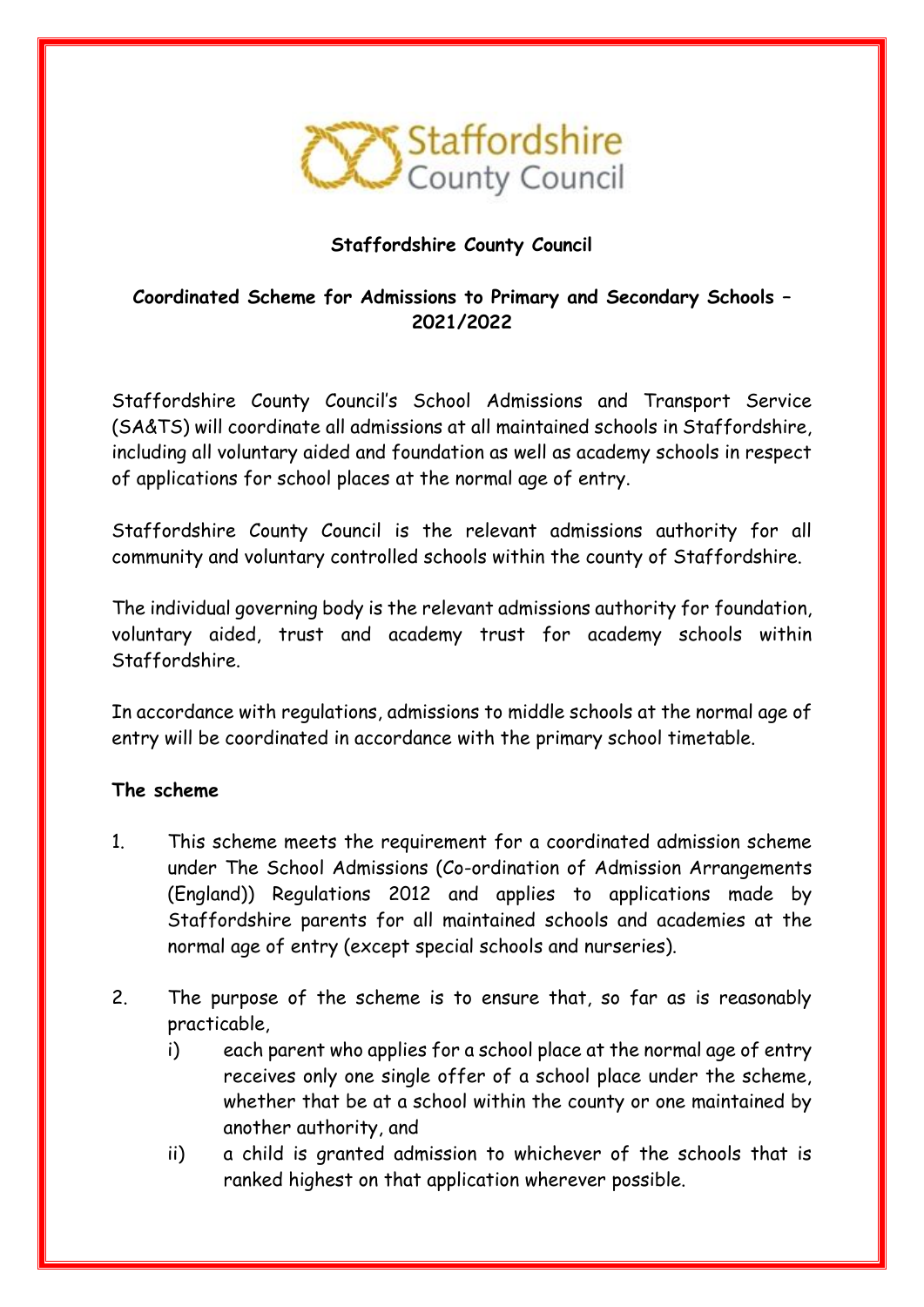3. Parents of children resident in the county of Staffordshire must make an application for the normal age of entry through Staffordshire County Council to apply for any school within Staffordshire or in another authority.

#### **Applying for school places at the normal age of entry**

- 4. Staffordshire County Council's School Admissions and Transport Service will provide a common application form to enable parents to apply for any school within the County or in another local authority. Parents will also be able to apply online or on the telephone.
- 5. Staffordshire parents will be able to name up to three school preferences, rank them in order of preference and have the opportunity to give reasons for their preferences. Parents must name all schools at which they wish to be considered for a place in order of preference, including any maintained foundation, trust, voluntary aided or any schools outside of Staffordshire in another local authority including academies.
- 6. Any Staffordshire school that receives an application directly must ensure that it is forwarded to the School Admissions and Transport Service.

# **Applying for school places in-year**

- 7. An application form can be obtained from any of the following sources;
	- From Staffordshire County Council's website [www.staffordshire.gov.uk/admissions](http://www.staffordshire.gov.uk/admissions)
	- Customer Contact Centre Service (0300 111 8007)
	- Child's current school or preferred school (if in Staffordshire)
- 8. The application form will enable parents to apply for a school of their preference, and to provide their name and address and the name, address and date of birth of the child and also to include any documentary evidence in support of the application. The application form will also allow the parents to give reasons for the preference. Parents must apply directly to all schools for which they wish to be considered for a place, including any maintained foundation, voluntary aided, academy or any schools outside the county of Staffordshire.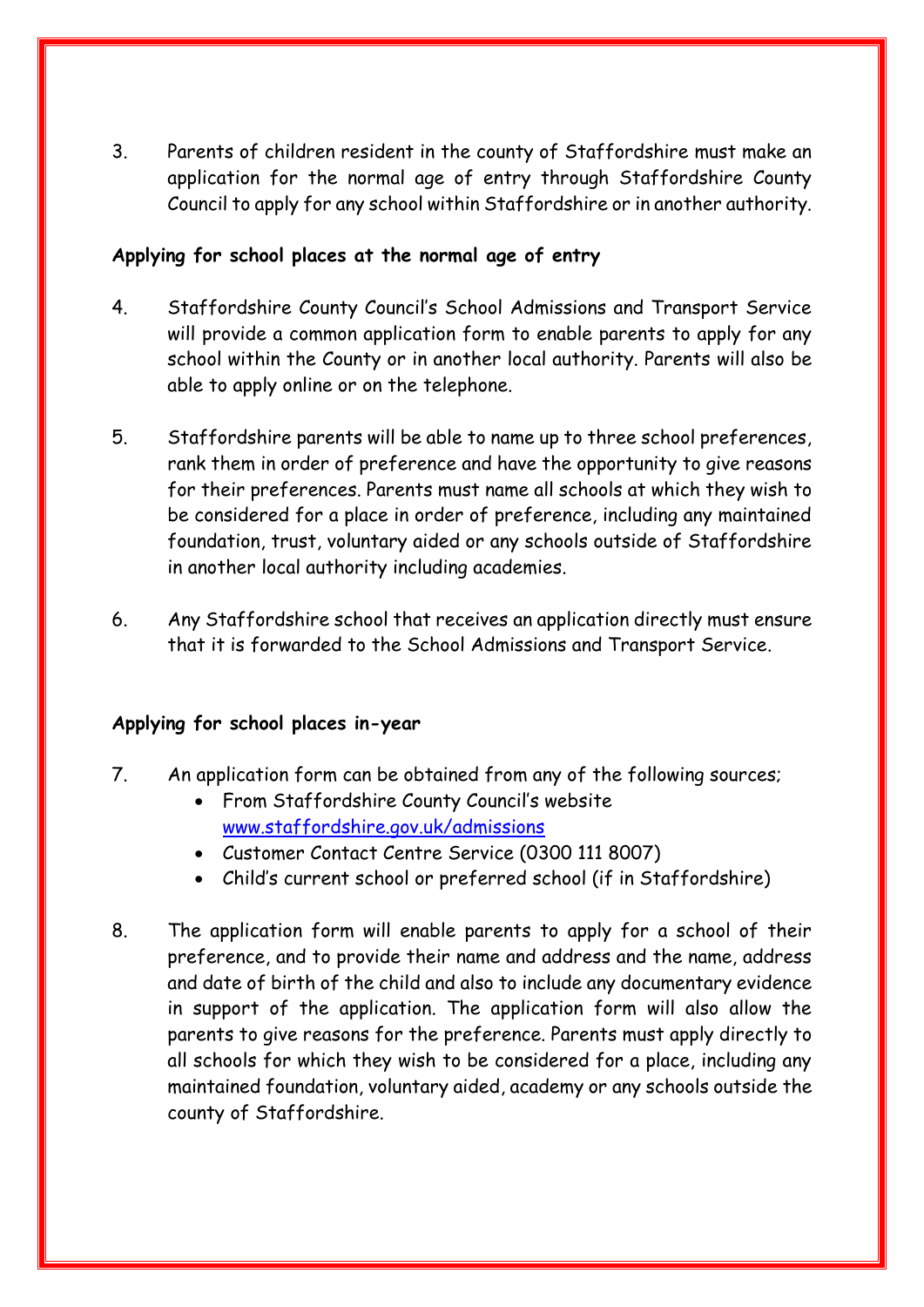9. Any Staffordshire school that receives an application directly must ensure that the local authority is notified of the application and subsequent outcome.

#### **Supplementary application forms**

- 10. Where an in-year application is made for a school for which the governing body are the admission authority, the application must be forwarded together with supporting information provided by the parent, to the governing body. The governing body of a foundation, voluntary aided or academy school may require parents who make an application to provide supplementary information in order to apply their own admissions policy.
- 11. Parents are under no obligation to forward supplementary information, unless it is required to enable the governing body to apply their oversubscription criteria.
- 12. Where supplementary information is required for applications at the normal age of entry it must be returned to the School Admissions and Transport Service along with a valid application so that all information can then be passed to the relevant admissions authority.
- 12. For applications made for the normal age of entry, where documentary evidence in support of the application is received or a school receives supplementary information then it will not be regarded as a valid application, unless the parent has also completed an application with Staffordshire County Council.
- 13. Where documentary evidence in support of the application or supplementary information is received directly by a foundation, voluntary aided or academy school for the normal age of entry, the school must inform the School Admissions and Transport Service immediately so that it can verify whether an application has been received and if this is not the case then, the parent can be contacted and requested to complete an application.

#### **Closing date for return of applications – normal age of entry**

14. All secondary school applications should be submitted by the national closing date of 31 October 2020.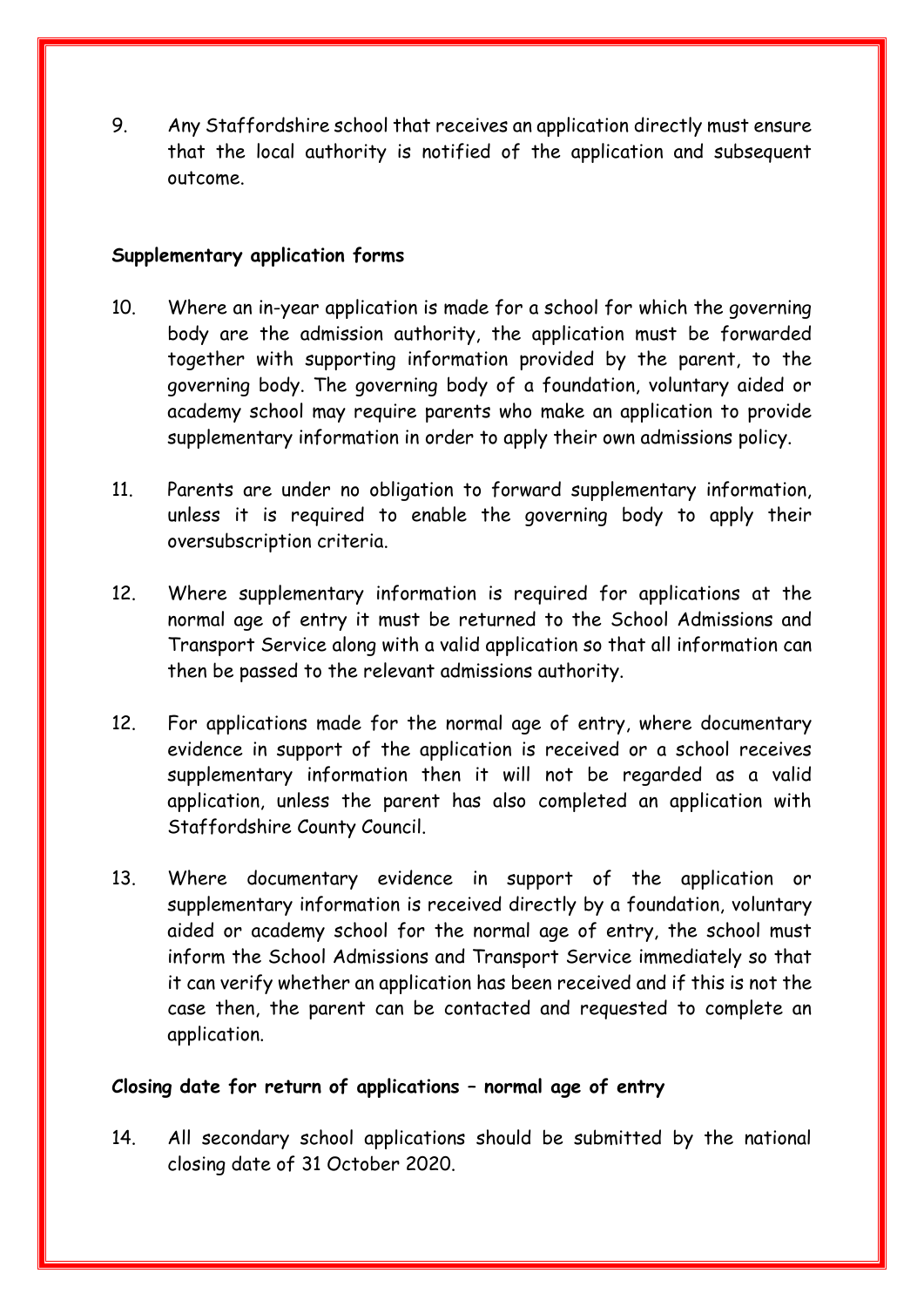15. All primary school applications should be submitted by the national closing date of 15 January 2021.

#### **Variations for schools in the three-tier system – normal age of entry**

- 6. Children admitted to middle schools in year 5 technically form part of the primary coordinated scheme.
- 17. Non Staffordshire year 6 children attending a Staffordshire middle school will only receive information about the secondary transfer process if parents specifically request it.
- 18. Staffordshire year 6 children attending primary schools out of area will receive information from Staffordshire even if they reside in an area that is served by a Staffordshire middle school.
- 19. Non Staffordshire year 8 children attending a Staffordshire middle school will be provided with information through Staffordshire local authority but must apply for school places through their home local authority.

#### **Processing applications – normal age of entry**

- 20. By 9 November 2020 for secondary applications and 1 February 2021 for primary applications, the School Admissions and Transport Service will have forwarded and received all details of appropriate applications to and from other local authorities and will merge this information into the admissions database.
- 21. By 30 November 2020 for secondary applications and 22 February 2020 for primary applications the School Admissions and Transport Service will have forwarded all details of appropriate applications (and accompanying supplementary application forms where provided) to academy, trust, aided and foundation schools in Staffordshire. The School Admissions and Transport Service will then draw up preference lists for all community and voluntary controlled schools by applying the county council's oversubscription criteria.
- 22. Each school which is its own admission authority will apply their oversubscription criteria to all applications and by the 14 December 2020 (secondary schools) and 8 March 2021 (primary schools) will forward a list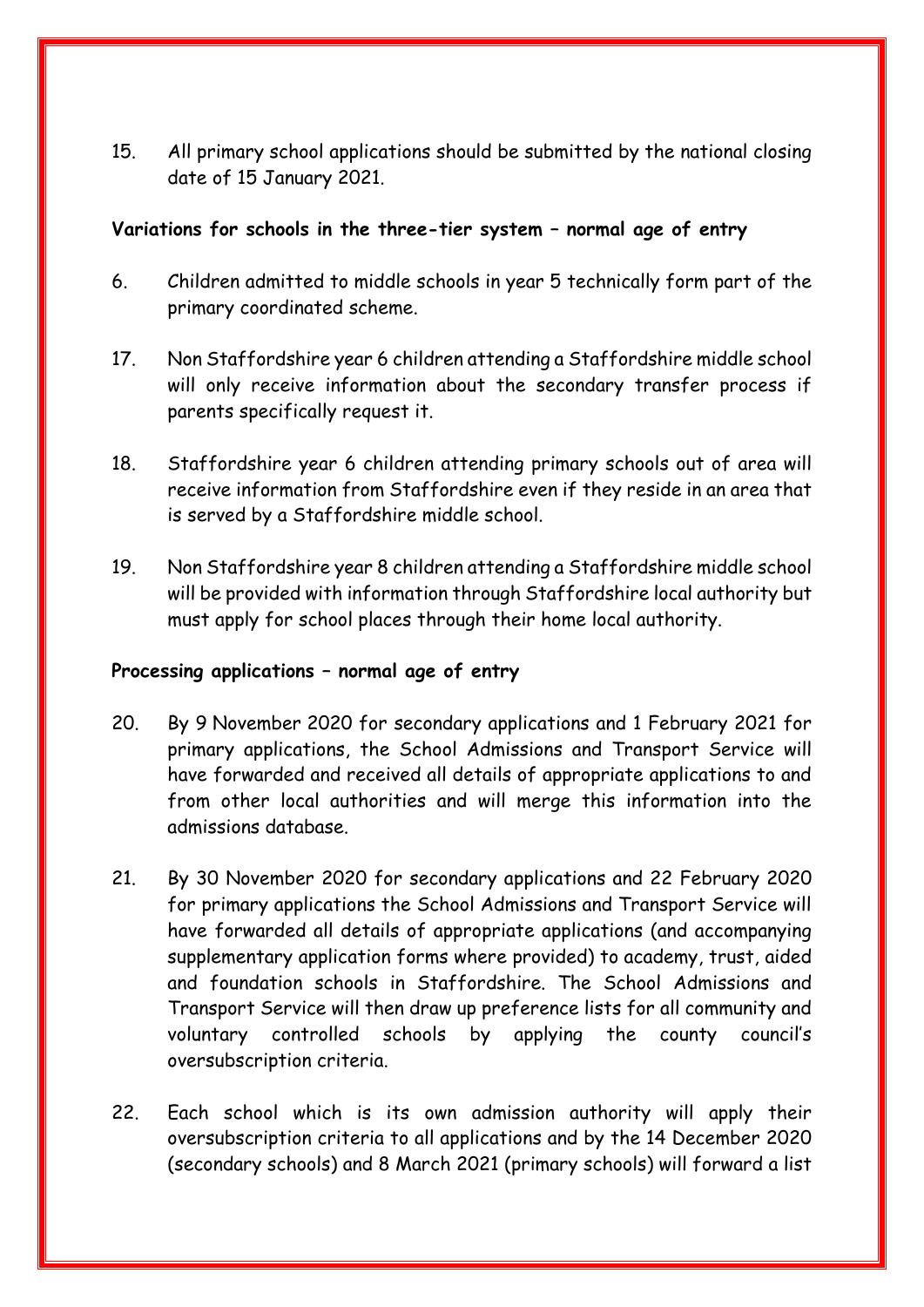of all applicants to the School Admissions and Transport Service indicating the rank order in which all children meet the school's oversubscription criteria along with an indication of which oversubscription criteria apply to each child.

- 23. The School Admissions and Transport Service compares the ranked lists from all schools. After applying the oversubscription criteria for each stated preference, where a child qualifies for a place at more than one school, the School Admissions and Transport Service will allocate a place at the parent's highest ranked preference. The child would then be removed from the other school's lists and if there were other children awaiting places at that school the list would be adjusted accordingly taking the next applicant in the order of the oversubscription criteria.
- 24. By 11 January 2021 (secondary schools) and 15 March 2021 (primary schools) the initial results of places in Staffordshire schools will be known. These will be shared with other local authorities and exchanged for details of Staffordshire pupils gaining places at out of county schools.
- 25. These results are then compared to rankings and a list of provisional offers will be produced.
- 26. Local authorities will then repeat the process set out in 24 to 26 and exchange final results on 12 February 2021 (secondary schools) and 26 March 2021 (primary schools).

#### **Decisions**

- 27. On 1 March 2021 the School Admissions and Transport Service will notify all Staffordshire parents who have applied for a secondary school at the normal age of entry of the outcome of their preference and make a single offer of a school place.
- 28. All Staffordshire parents who have applied for a place in a primary, infant/junior, first or middle school at the normal age of entry will be notified on 16 April 2021.
- 29. Offers of school places being made to Staffordshire children for the normal age of entry on behalf of a voluntary aided school, a foundation or academy school or a school in another authority will be sent by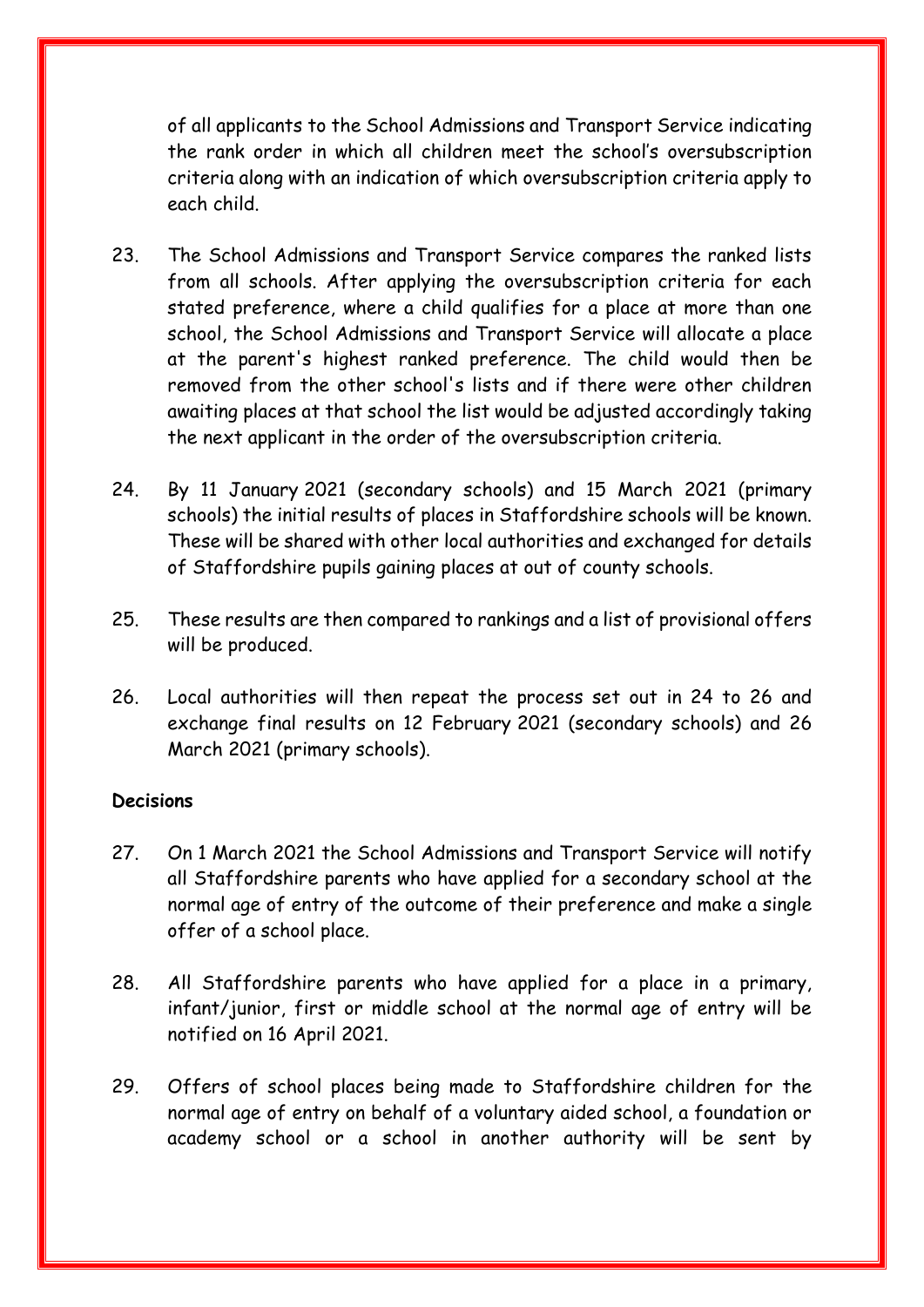Staffordshire County Council on behalf of the relevant admission authority.

- 30. Children resident in other local authorities who have made preferences for schools within Staffordshire for the normal age of entry will be notified of the outcome of their request by their home local authority.
- 31. Where a Staffordshire child does not qualify for admission to any of their preferred schools and is also not on the roll of a school within a reasonable distance of the home address, an alternative school will be offered in conjunction with the relevant admission authority.
- 32. Where refusals are made for Staffordshire schools, parents will be given information about the appeal process.
- 33. Where refusals are made on behalf of other local authorities further information will be provided to parents to enable them to appeal, should they wish to do so.

#### **Waiting lists and late applications**

- 34. Staffordshire County operates a waiting list for any community or voluntary controlled school that is oversubscribed at the normal age of entry. Details are provided within our school admissions policy.
- 35. Please note that, academies, voluntary aided and foundation schools are responsible for deciding whether to operate a waiting list and how their waiting list will operate.
- 36. Staffordshire County Council as the admissions authority shall maintain a waiting list for the normal age of entry for at least 1 term in the academic year of admission, for every oversubscribed community or voluntary controlled school, according to the individual school's published admission arrangements.
- 37. The waiting lists will be clear, fair and objective and will not give priority to any child based on the date that their application was received or the date that the child's name was added to the waiting list.
- 38. It must be noted, that children who are the subject of a direction by a local authority to admit or those that are allocated to a school in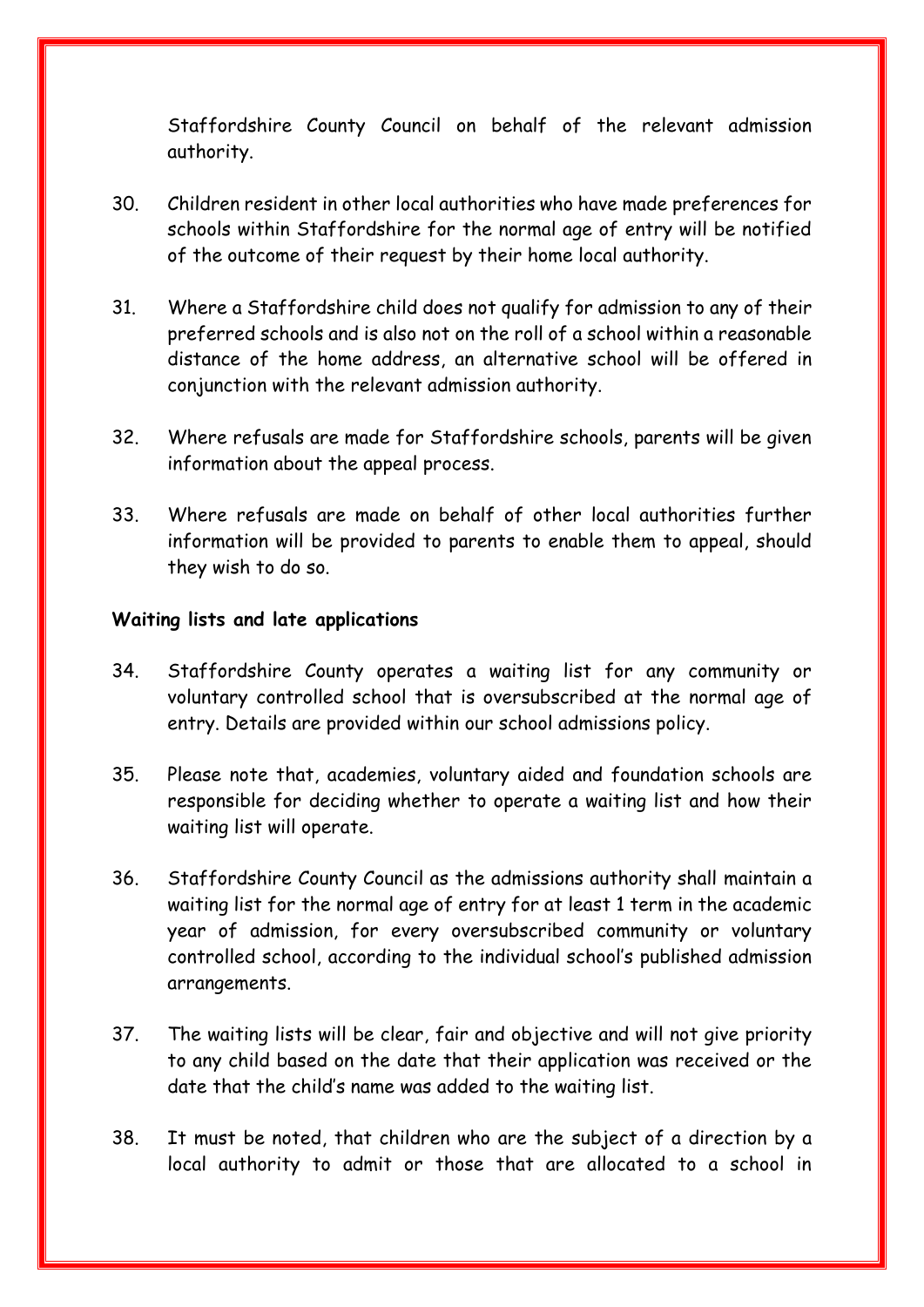accordance with the fair access protocol must take precedence over other children on the waiting list. (Please see School Admissions Code paragraphs 3.9 to 3.15.)

#### **Acceptance of school place**

39. Parents will have at least two weeks after the date of offer to notify the authority as to whether or not he/she wishes to accept the place offered where relevant to the individual school admission arrangements.

### **Change of preference**

- 49. During the admission process the order of school preference may be changed by parents in writing up to the closing date. After this date, any change of preferences received will be dealt with in line with the late application policy relevant to the individual school admission arrangements.
- 41. Parents wishing to change their preferences to include schools not previously named will need to make a late application, which will be administered in line with information provided in the individual school's admission arrangements.
- 42. Parents wishing to change their preferences after the notification date will need to make a late application which will then be administered in line with information provided in the individual school's admission arrangements.

#### **Failure to express a preference**

43. Where a Staffordshire parent does not make an application for any school and the child is known to the School Admissions and Transport Service a place will be offered at the catchment area school (where applicable and if places remain available) or the next nearest maintained school with spaces available. Transport assistance will not necessarily be provided. In the case where the nearest school with a space available is its own admissions authority the offer will be made in consultation with and on behalf of the allocated school.

#### **Processing applications – in-year admissions**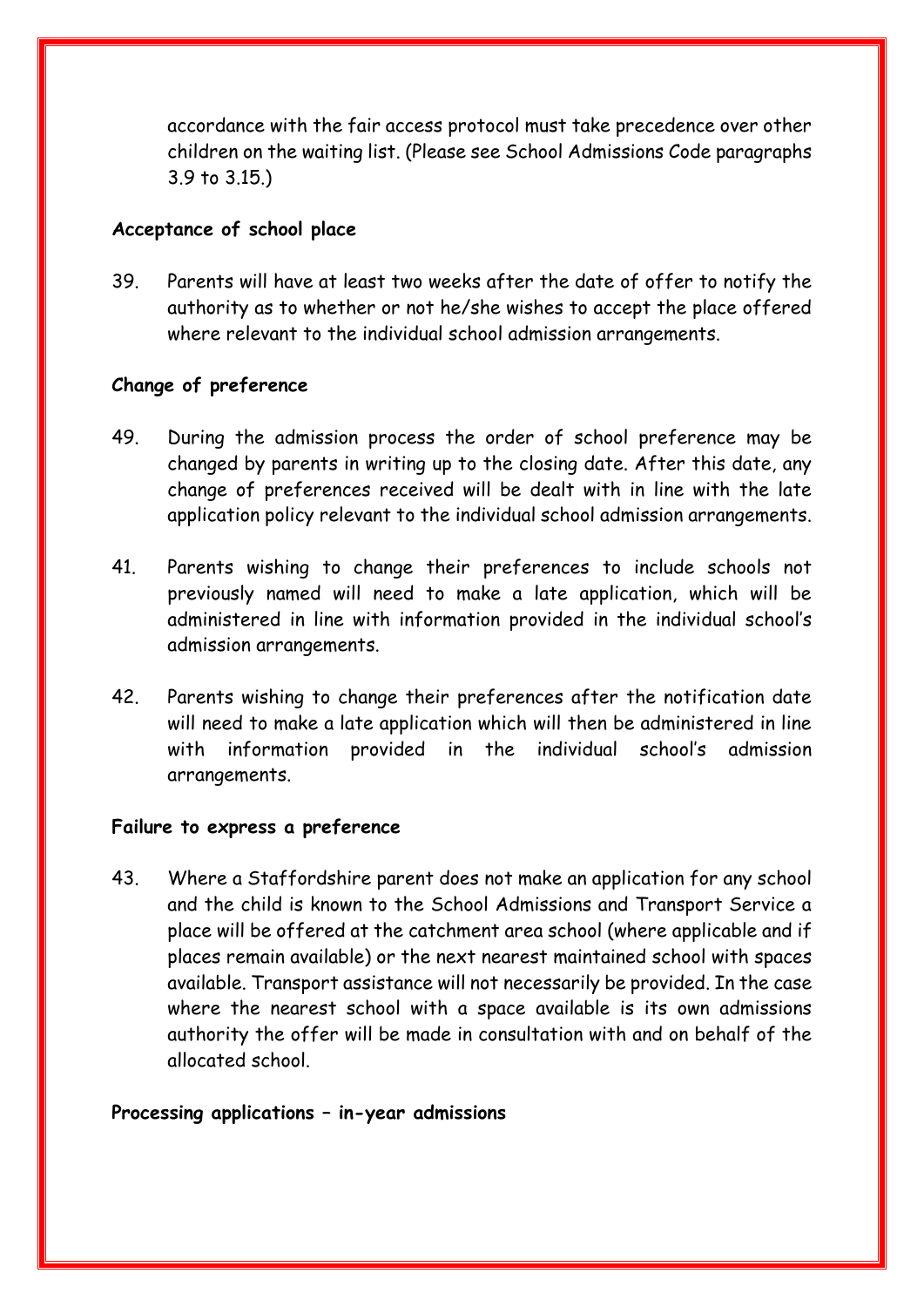- 44. The process for in year transfers for Staffordshire schools is not coordinated. In line with the School Admissions Code, parents are able to contact the School Admissions and Transport Service for information about places available and then make applications directly to schools.
- 45. Application forms for in year places are available from the county council along with guidance on completing them. Academies and other schools which are their own admission authority may also have their own forms which can be obtained from the school.
- 46. Completed application forms should be returned directly to the preferred school. The school will notify the local authority of both the application and the outcome of the application within 7 school days, including sending through a copy of the decision letter where the application has been refused.
- 47. All decisions on applications will be made in line with the determined admission arrangements and will be subject to scrutiny to determine whether or not they meet the criteria for consideration under the fair access protocol. A copy of this protocol is published on the local authority's website.
- 48. When determining school place applications outside the normal admissions round, admission authorities must not refuse to admit a child thought to be potentially disruptive, or likely to exhibit challenging behaviour, on the grounds that the child is first to be assessed for special educational needs.
- 49. Where a child has been permanently excluded from two or more schools there is no need for an admission authority to comply with parental preference for a period of two years from the last exclusion. The twice excluded rule does not apply to children who were below compulsory school age at the time of the exclusion, children who have been re-instated following a permanent exclusion (or would have been had it been practicable to do so), and children with special educational needs statements. There is an expectation that the PAN at the normal age of entry will apply as the year group works through the school.
- 50. When it is not possible to offer a place, parents **must** be advised of their right of appeal under the School Admissions Appeals Code. Schools should confirm that this has been done in their notification to the local authority by sending a copy of the formal decision to parents.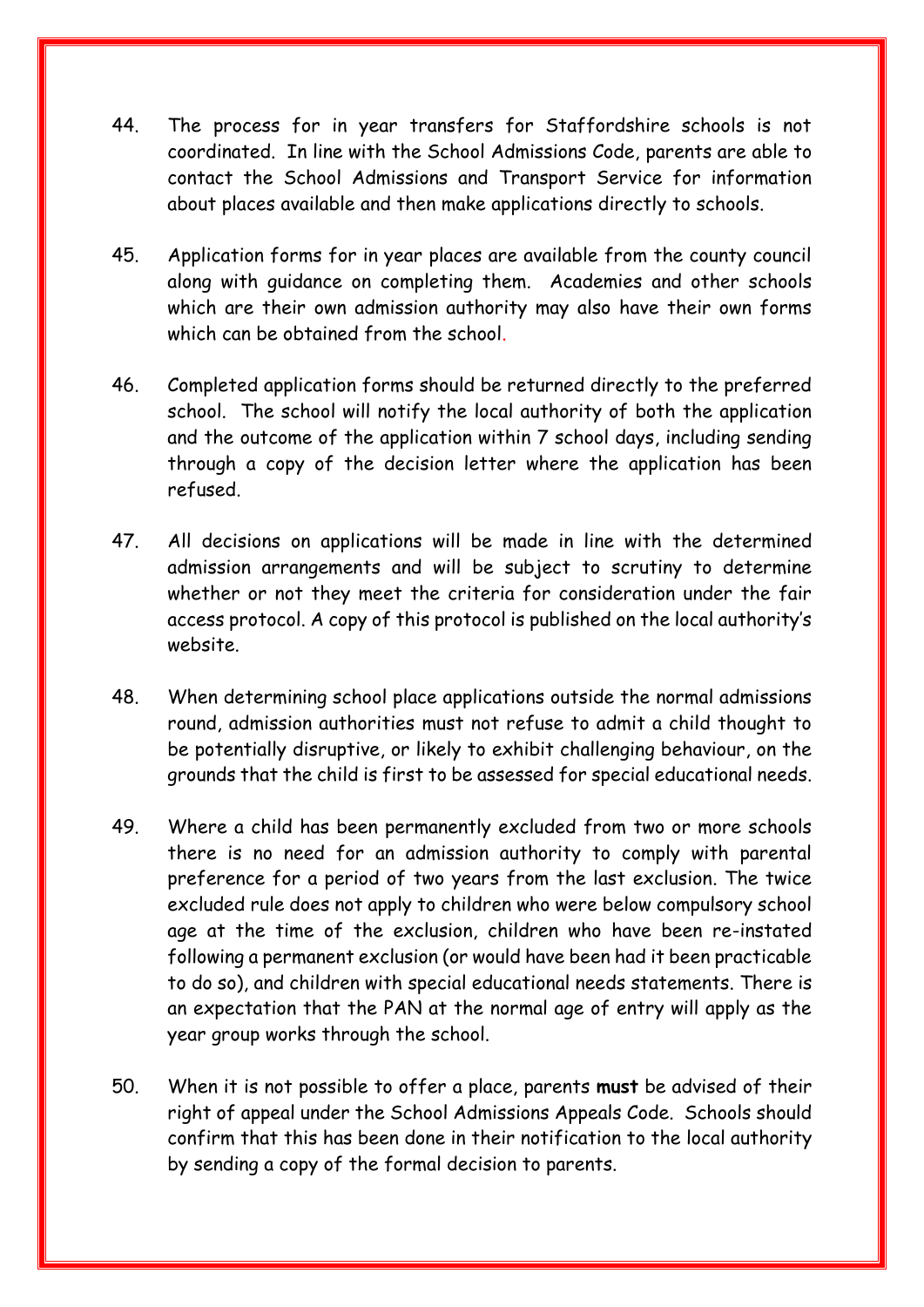- 51. For applications for year groups where a waiting list is in operation, the School Admissions and Transport Team will add unsuccessful applicants to the waiting list. Schools **must not** offer places to applicants in excess of the published admission number where a waiting list is in operation without consulting with the School Admissions and Transport Team.
- 52. Where a refusal means that a child does not have a school place, the School Admissions Team will contact parents to discuss options for securing a place. This may involve approaching other schools in the area that have places on parents behalf to offer them an alternative school.
- 53. The School Admissions and Transport Service are available to both schools and parents as a source of advice on the admissions process.